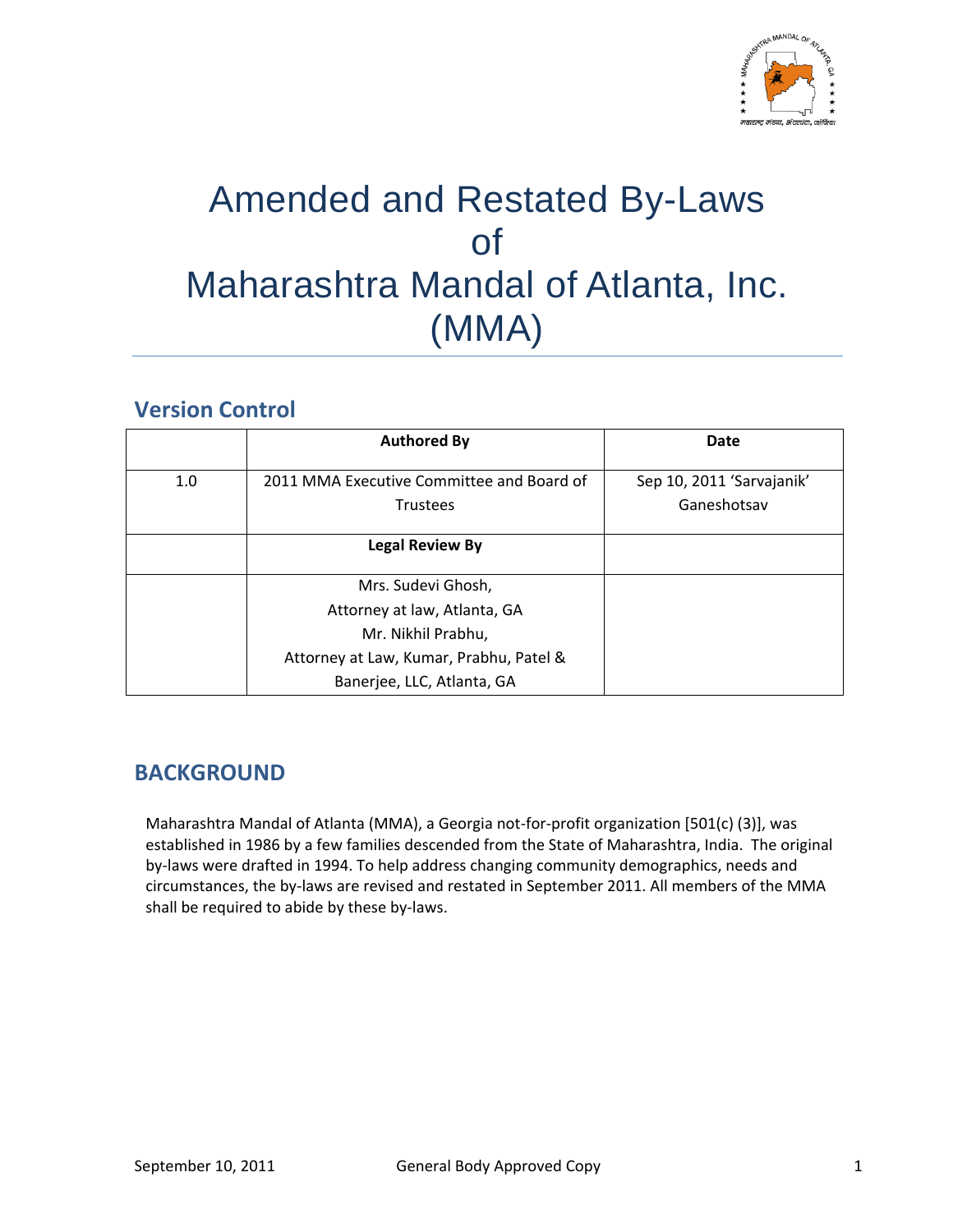

### **Table of Contents**

| 1.1 |  |
|-----|--|
| 1.2 |  |
| 1.3 |  |
| 1.4 |  |
| 1.5 |  |
|     |  |
| 2.1 |  |
| 2.2 |  |
|     |  |
| 3.1 |  |
| 3.2 |  |
| 3.3 |  |
|     |  |
| 4.1 |  |
| 4.2 |  |
|     |  |
| 5.1 |  |
| 5.2 |  |
| 5.3 |  |
| 5.4 |  |
| 5.5 |  |
| 5.6 |  |
| 5.7 |  |
|     |  |
| 6.1 |  |
| 6.2 |  |
| 6.3 |  |
| 6.4 |  |
| 6.5 |  |
|     |  |
| 7.1 |  |
| 7.2 |  |
| 7.3 |  |
|     |  |
| 8.1 |  |
| 8.2 |  |
| 8.3 |  |
| 8.4 |  |
|     |  |
|     |  |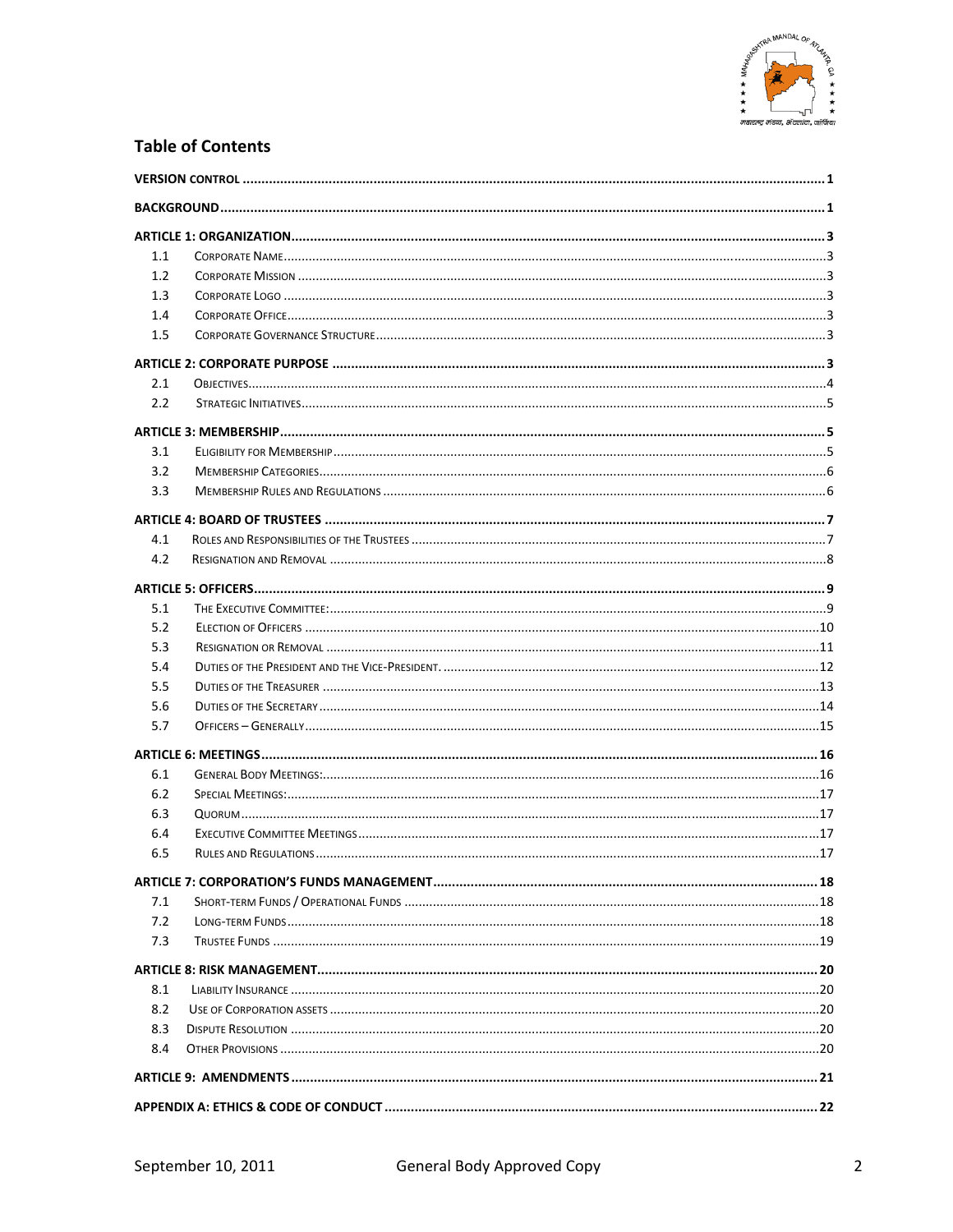

# **ARTICLE 1: ORGANIZATION**

### *1.1 Corporate Name*

The name of the corporation shall be Maharashtra Mandal of Atlanta, Inc. (MMA), a Georgia not‐ for-profit corporation (the "Corporation").

### *1.2 Corporate Mission*

The Corporation mission is 'to promote and instill appreciation for Maharashtrian heritage, values and culture and, to foster the spirit of community service at-large.' The mission was developed by the 2001 Executive Committee and approved by the Corporation members in in January 2002.

### *1.3 Corporate Logo*

The corporate logo inserted on the top was designed by the 2001 Executive Committee and approved by the Corporation members in January 2002.

### *1.4 Corporate Office*

The Corporation office shall be located in the State of Georgia. The President shall maintain all books, records and financial documents. For the mutual convenience of the officers of the Corporation and that of its membership, the Treasurer may keep actual possession during his/her tenure of records of the Corporation pertaining to day‐to‐day fiscal matters.

### *1.5 Corporate Governance Structure*

The corporation shall have a structure comprising of a Board of Trustees, an Executive Committee and the members. The Board of Trustees shall be responsible for the long-term and strategic objectives of the Corporation. The Executive Committee consists of the President and the Officers and shall be responsible for the day-to-day operations of the Corporation for a one-year term to primarily execute tactical activities in support of the Corporation' strategic initiatives.

# **ARTICLE 2: CORPORATE PURPOSE**

The purposes for which the corporation is organized are exclusively charitable, scientific or educational within the meaning of Section 501(c)(3) of the Internal Revenue Code of 1986, as amended (or the corresponding provision of any future United States Internal Revenue Law (the "Internal Revenue Code") as stated in the Articles of Incorporation of the Corporation. In addition, the Corporation shall be primarily supported by membership dues and other income from activities substantially related the purposes set out in Section  $501(c)(3)$ . Notwithstanding any other provisions of these By‐Laws, the Corporation shall not carry on any activities not permitted by a corporation exempt from Federal income tax under Section 501(c)(3) of the Internal Revenue Code. In furtherance of these purposes, the Corporation will perform, either for itself or as an agent for its members, any and all acts, and to have and exercise any and all powers, as may be necessary or convenient to accomplish any or all of the following: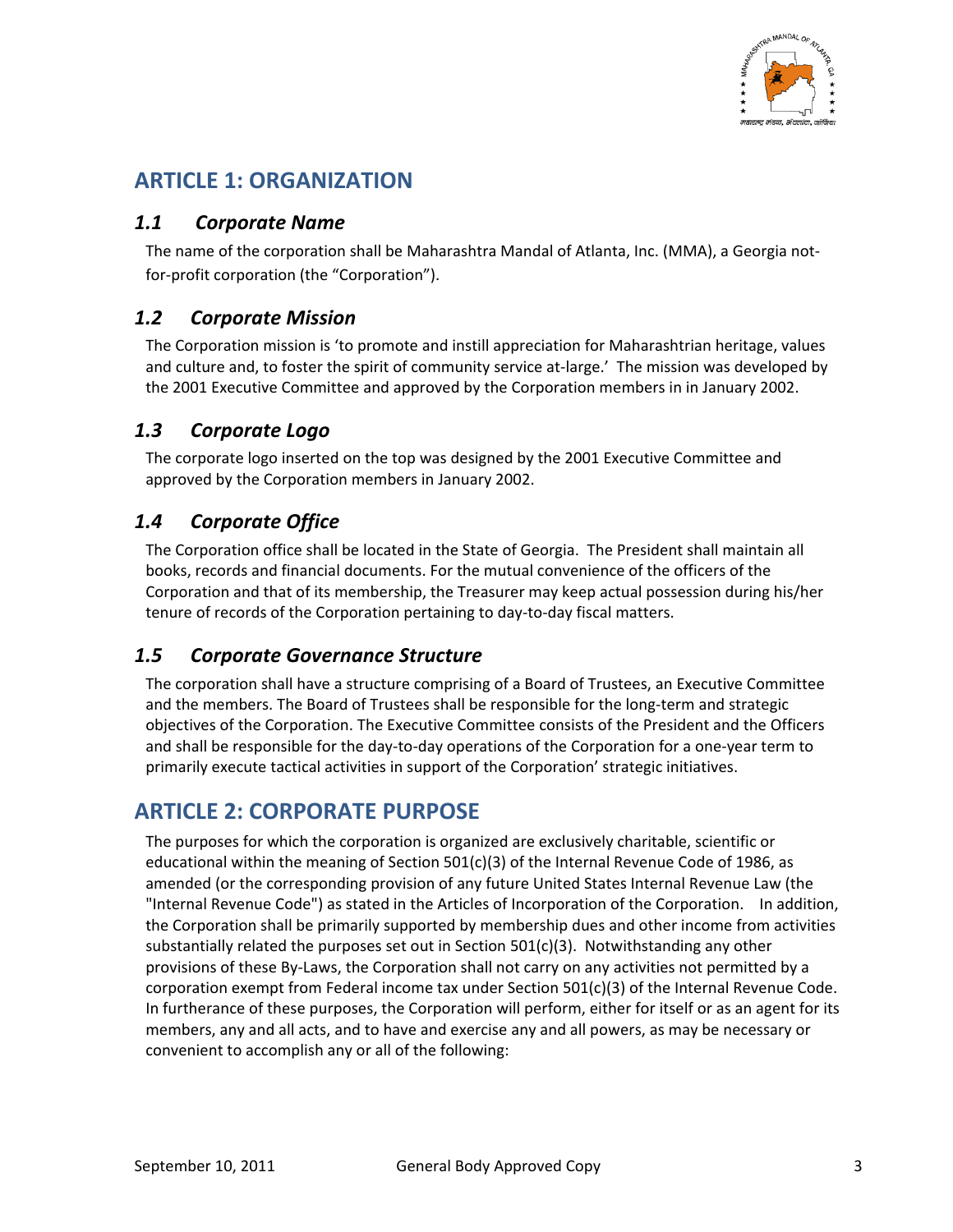

### *2.1 Objectives*

- 1) To unite under the auspices of this Corporation, all Marathi speaking persons as well as those who share social and cultural interests of Marathi speaking people, to address their needs and issues;
- 2) To facilitate instilling Maharashtrian culture, heritage, values and language into the younger generation or other individuals who have interest in the subject matter;
- 3) To engage in organizing social and cultural programs, literary conventions, art exhibits, arrange visits and performances of artists and dignitaries from abroad; organize children programs from local talent; conduct educational activities, including but not limited to, books, audio and video, films, sports, etc.;
- 4) To nurture ties between the Corporation and Maharashtrian community of North America and India;
- 5) To the best of the Corporation's abilities and within applicable legal limitations, assist other nonprofit organizations from India and North America for charitable purposes;
- 6) To assist and help financially needy local student population and guide and assist new residents coming into Georgia;
- 7) To safeguard, advance and promote the principle of free dialogue and exchange of ideas with other local and national community members;
- 8) To integrate the Maharashtrian community with the local culture and people and to communicate with other local non‐profit organizations in a constructive way.
- 9) To engage and/or support in cultural, civic, fraternal, educational, charitable, welfare, social and other activities which further the interests of this Corporation and its membership, directly or indirectly;
- 10) To engage in community activities which will advance the interests of this Corporation and its members in the community, the nation, and abroad, directly or indirectly;
- 11) To protect and preserve the Corporation as an institution and to perform its legal and contractual obligations and to carry out the objectives of the Corporation;
- 12) To receive, manage, invest, expend or otherwise use the funds and property of this Corporation to carry out the duties and to achieve the objectives set forth in these By‐Laws and for such additional purposes and objectives not inconsistent therewith as will further the interests of the Corporation and its members, directly or indirectly;
- 13) To organize activities to increase active participation of the second generation;
- 14) To build social and business networks for all age groups;
- 15) To address special needs of the various age groups of members of the Corporation;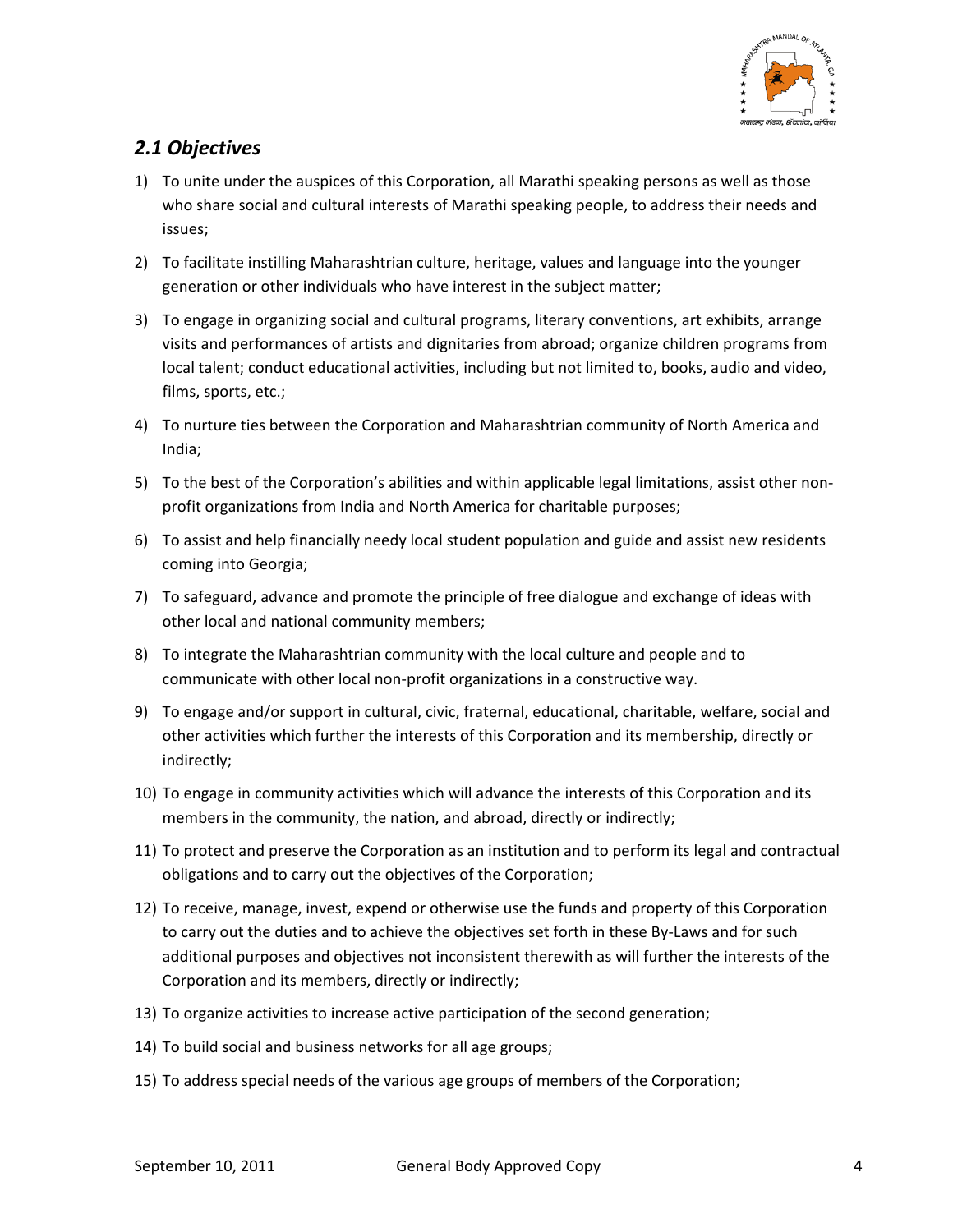

16) In achieving the above objectives, the Corporation may seek cooperation from other organizations, either from North America or outside of North America, having objectives compatible with those of the Corporation.

### *2.2 Strategic Initiatives*

The foregoing activities have been identified as key strategic initiatives for the Corporation and shall be pursued on a continuing basis. Some of these are above and beyond the scope of the Executive Committee for a calendar year and may need to be run as independent bodies under the umbrella of the Corporation with the guidance of the Trustees and volunteers coordinating such activities.

### *Youth Committee (Yuva Sangam)*

Every year, the Executive Committee shall constitute a Youth Committee for the age group 13 to 18. There should be a formal position for an adult Youth Committee coordinator from the Executive Committee. The Youth Committee shall not have any office bearer positions and all members should be volunteers comprised of Corporation members.

#### *Marathi Shala (School)*

The Marathi Shala initiative shall be a self-funded but integral part of the Corporation strategic initiative, managed by a separate group of volunteers. To the extent possible and appropriate, the Corporation will provide assistance to the initiative. An annually appointed member of the Atlanta Marathi Shala Committee will meet with the Corporation Trustees and Executive Committee to provide bi‐annual updates on a) financial matters, b) operational matters and c) other relevant matters related to the progress of the Marathi Shala and any potential issues impacting the Marathi Shala. This is to ensure the Marathi Shala operation is a sustained activity.

### *Pursuit of the Community facility*

Any recommendation regarding a permanent community facility for use by the Corporation put forth by an Exploration Team under the guidance of the Board of Trustees shall be duly considered and supported by the Executive Committee on an ongoing basis.

# **ARTICLE 3: MEMBERSHIP**

### *3.1 Eligibility for Membership*

Eligibility for membership in this Corporation shall be as set forth in these By‐Laws, and applicants for membership shall comply with and be subject to the requirements imposed by these By‐Laws. Any individual who has interest in Maharashtrian culture or Marathi language is eligible to become a member of the Corporation by paying the annual membership.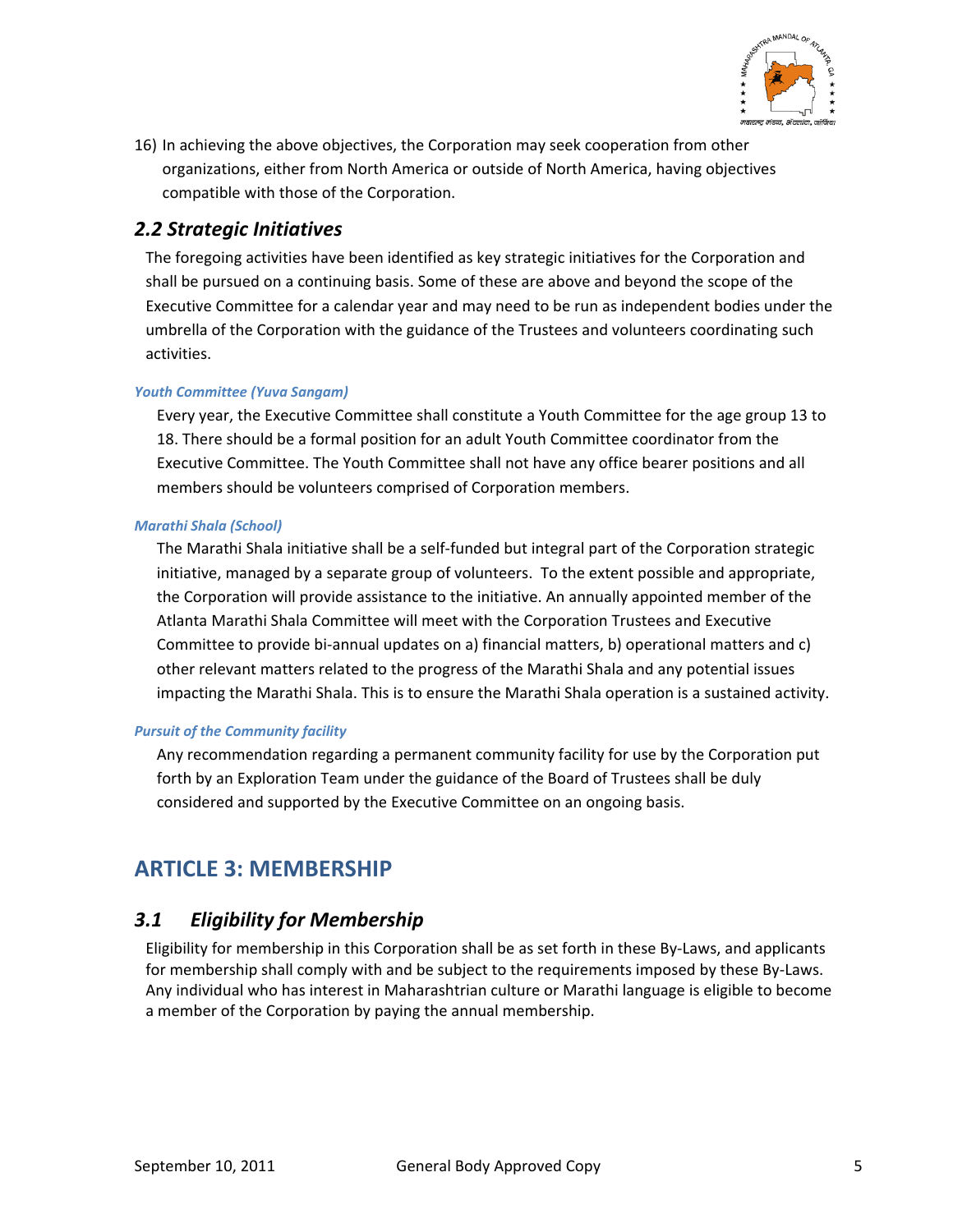

# *3.2 Membership Categories*

#### *Single Membership:*

Any adult of age 18 and above can take Single Membership in a calendar year (January  $1 -$ December 31) by paying the membership dues.

#### *Couple Membership:*

A husband and a wife or two domestic partners can take couple membership. It may be required to give a proof of being domestic partners (e.g. combined lease, rental agreement etc) if requested by Corporation executive committee in certain situations.

#### *Family Membership:*

A husband and wife with up to two children can take a Family Membership. There may be additional charges for more than 2 children or for any parents or additional family members permanently residing in the same family household. Children up to 2 years of age are included free in the family membership. Visiting parents from outside Atlanta cannot be part of the family membership. Parents of a couple should take separate couple or single membership if not living in the same household. Children above the age of 18 living in the same family household are required to take a single membership, or, as applicable, a Student Membership.

#### *Life Membership:*

Life Membership can be given to an individual of age 18 years and above. Life Members are allowed to have free entry to all Corporation events in a calendar year that are open to General Members. The life membership is revised to be \$2,000 per person and \$1,000 for senior citizens (65 years and above). The life membership fees shall be held in a separate account and it should be apportioned on an annual basis at \$80 per year for a period of 30 years for normal life members and 15 years for the senior citizens.

The executive committee shall have the right to revise the Life Membership amount depending on inflation or the economic situation.

#### *Student Membership:*

The Executive Committee may determine whether to offer a student membership at discounted price. All benefits of such student membership shall be the same as those of a single member. Student Membership is not allowed if the student or his/her spouse is working full‐time.

#### *Senior Membership:*

The Executive Committee may determine whether to offer a senior membership at discounted price. All benefits of such senior membership shall be the same as those of a single member.

Besides the above membership categories there are the Corporation, e.g. honorary membership, recognizes no other type of membership. No member of the Executive Committee or Board of Trustees is exempt from membership fee.

### *3.3 Membership Rules and Regulations*

General or Special assessments and levies may be made from time to time in the manner provided hereinafter.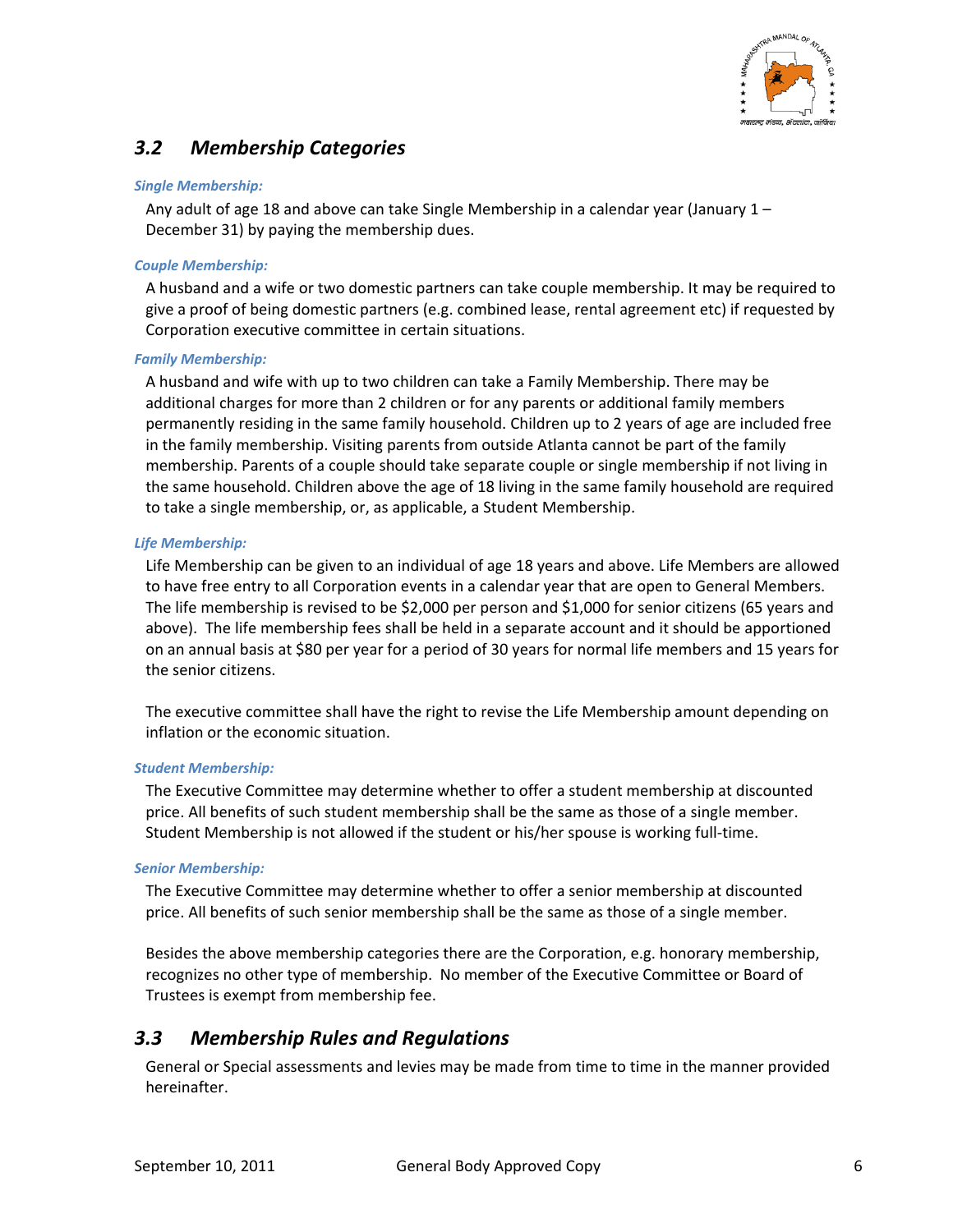

- 1) The annual membership dues and concurrent benefits (e.g., entry into Corporation events, costs of meals, etc.) for the above categories shall be set forth by the Executive Committee for each calendar year. Dues shall be set by taking into account factors such as inflation, economic situation, and planned events for the year. Such dues and benefits may vary from year to year.
- 2) The Executive Committee may decide to organize additional events requiring additional fees that are not covered in the annual or life membership fees; the application of such fees will be communicated to members.
- 3) Membership of this Corporation may not be assigned, alienated, pledged, or otherwise transferred. Corporation members are allowed to bring guests in all the events by paying the guest fees set for each event. A guest cannot be used as a replacement for an absent member.
- 4) Any change in the annual dues structure is allowed at the discretion of the Executive Committee for the next calendar year.
- 5) Membership dues or guest fees are not refundable under any circumstances.

# **ARTICLE 4: BOARD OF TRUSTEES**

### **COMPOSITION**

The Board of Trustees shall consist of the Presidents from the prior three (3) years. Out of the three trustees, the senior most trustees shall retire each year and, the vacancy will be filled by the President completing his/her tenure.

### *4.1 Roles and Responsibilities of the Trustees*

- 1) To keep continuity of the activities of the Corporation.
- 2) To render guidance and advice to the Executive Committee in the matters of finances, programs, donations/subscriptions, etc. as needed.
- 3) To provide oversight and guidance for long term and strategic planning for the Corporation
- 4) To monitor the operations of the Corporation to verify that they are keeping with its long-term objectives and make recommendations to the Executive Committee to align the operations to long‐term objectives, as needed.
- 5) To provide support to the Executive Committee in their operations, and strive to ensure that all members of the Executive Committee and Board of Trustees, volunteers and appointees follow the Code of Ethics and Conduct (Appendix A) adopted by the Corporation and identifying any deviations from the by‐laws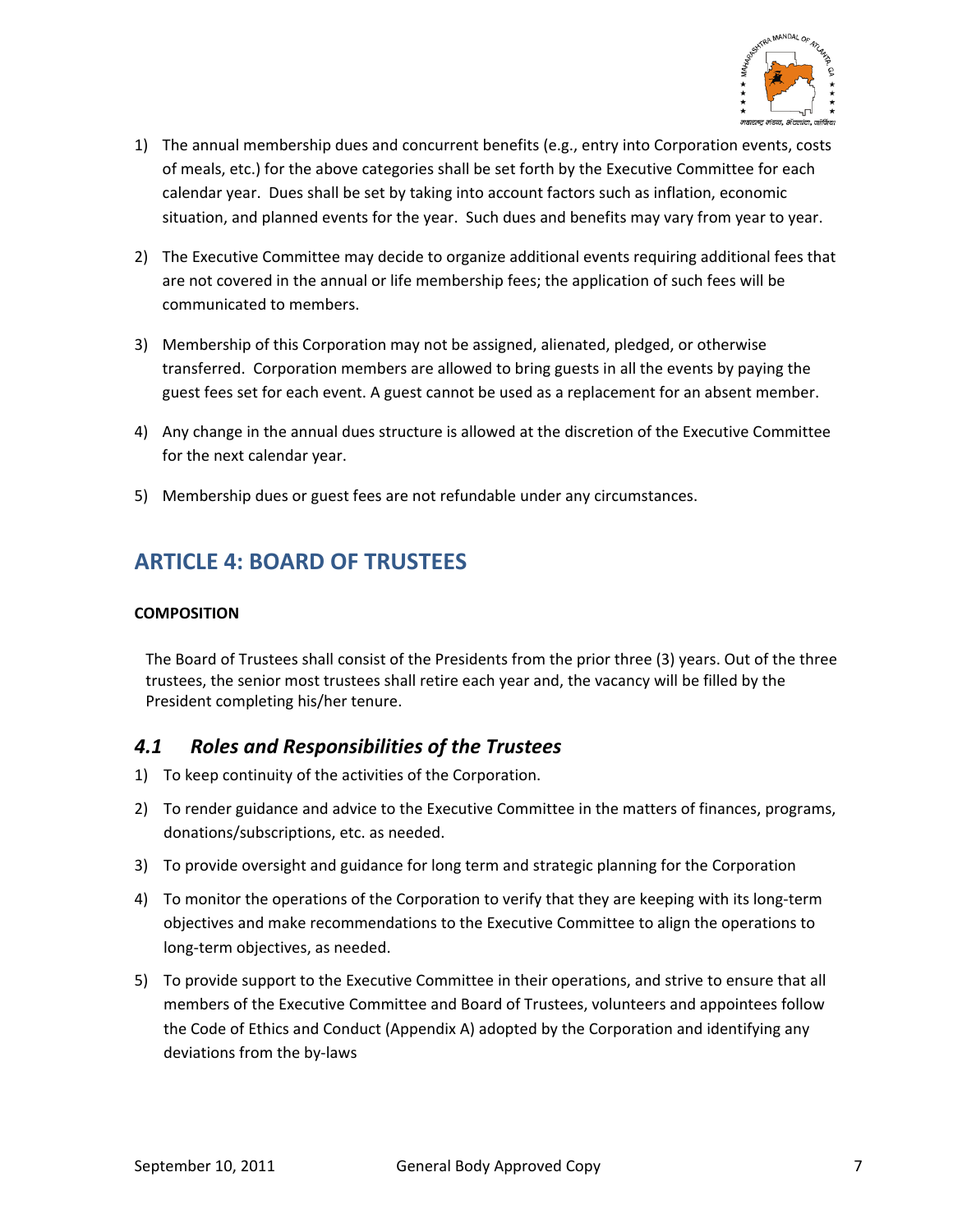

- 6) To assist the Corporation as needed in fund‐raising and public relations activities in coordination with the Executive Committee.
- 7) To monitor the tangible, intangible and intellectual assets of the Corporation
- 8) To review and monitor the Corporation's operating funds on a semi-annual basis so the budget for the calendar year is not exceeded.
- 9) To ensure the separation of the operating funds and the long term funds is maintained
- 10) The Trustees, in the interests of the Corporation, shall have the right to request that every Executive Committee submit a detailed Financial Report of the organization twice a year or at least at the end of the year to the community after all the functions have been Conducted, but before the official hand over of charge to the next Executive Committee. The trustees shall define clearly the level of detail expected in the Financial Report and shall ensure that the officers of the Executive Committee are aware of their responsibility to provide such Report. In the event that the trustees fail to establish this expectation, the level of details set by the executive committee in financial reporting will be deemed acceptable.
- 11) The Trustees may deem this Financial Reporting as Mandatory and thus enforcing their rights/ powers and perform their duties towards the Corporation by appointing a neutral team of 3‐4 non‐Executive Committee members/ officers and get the Report complete and ready by imposing a deadline as a remedial measure.
- 12) The Trustees shall not engage in any activity that adversely impacts the Corporation and/or its membership, the schedule of events, the funds of the Corporation, and the success of the Corporation.

### *4.2 Resignation and Removal*

A member of the Board of Trustees may resign at any time upon written notice to the Board of Trustees and the President. A member of the Board of Trustees who fails to repeatedly attend official meetings of the Board of Trustees without prior notification and/or fails to comply with the Corporation By‐laws can be removed from the Board of Trustees.

In the event of such removal or resignation or the death of a member of the Board of Trustees, the remaining members of the Board of Trustees shall appoint a replacement who shall serve until the first to occur of (a) the expiration of the remaining term of the deceased, removed or resigned member, (b) the next scheduled election for the Executive Committee, or (c) a special meeting of the General Body called to fill such vacancy. If the term of the appointed member of the Board of Trustees has not expired before such election, the General Body shall appoint a replacement member of the Board of Trustees to serve out the remaining term of the deceased, removed or resigned member of Board of Trustees. The Vice-President of one of the previous committees may be considered as the first alternative.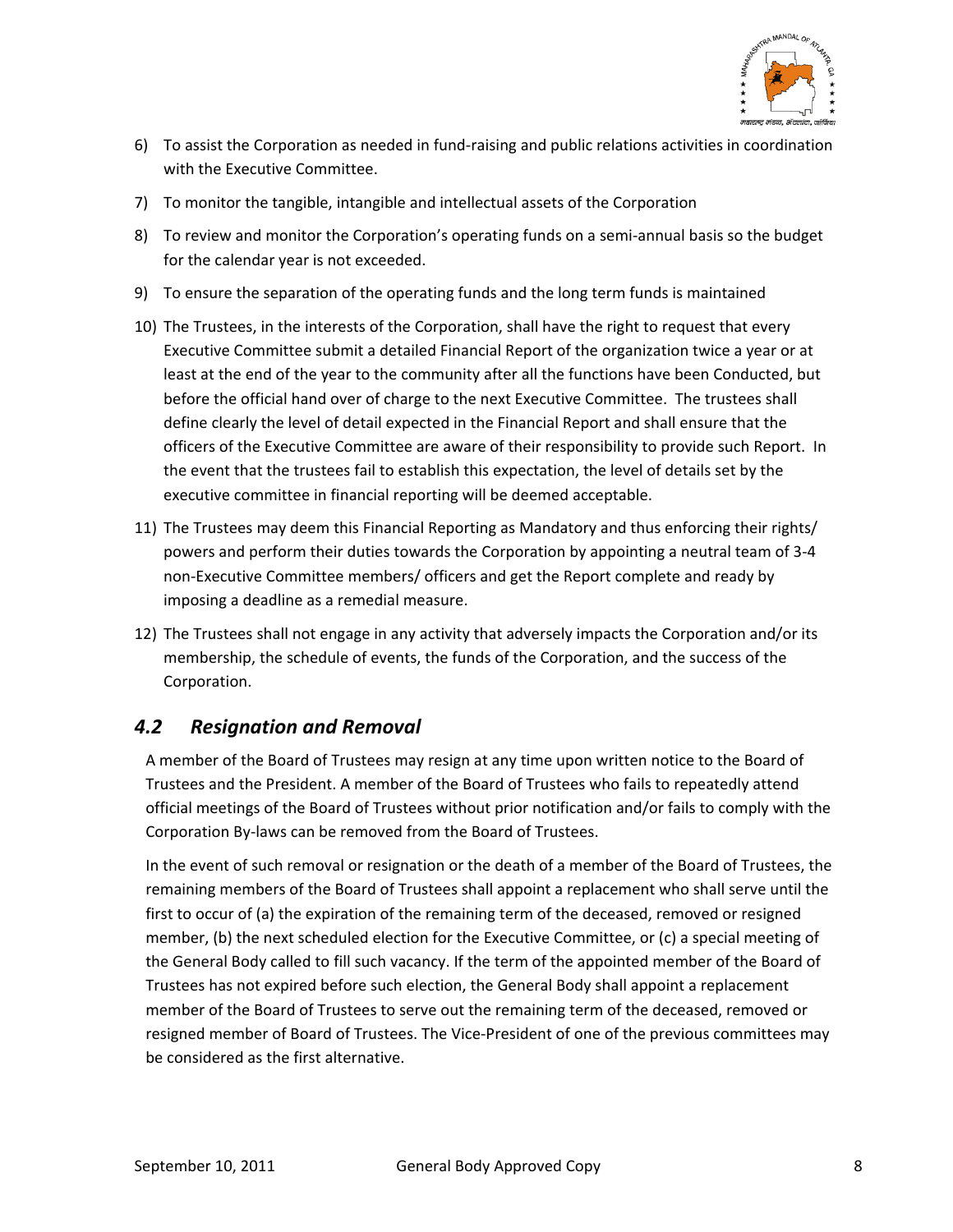

If a member of the Board of Trustees fails to abide by the By‐Laws of the Corporation, he/she may be removed as follows:

- a) The removal of a member of the Board of Trustees must first be approved by all of the other members of the Board of Trustees and a vote of two-thirds (2/3) of the voting members of the Executive Committee
- b) After the vote to remove the member of the Board of Trustees by the Executive Committee and the remaining members of the Board of Trustees as set forth above, a Special Meeting of the General Body shall be arranged within forty‐five (45) days after both such votes occur naming the member of the Board of Trustees to be removed at said meeting.
- c) The member of the Board of Trustees subject to removal shall be removed from office by the two‐thirds (2/3) majority vote of the votes cast by the members in good standing of the Corporation. In the event of such removal, the General Body shall approve a replacement member of the Board of Trustees to serve out the remaining term of the removed member of the Board of Trustees.

# **ARTICLE 5: OFFICERS**

### *5.1 The Executive Committee:*

- 1) The Executive Committee shall be comprised of at least Seven Members, four elected officers and three at-large members. (See section 5.2 for election process.) The term of the Executive Committee members shall be for a period of one calendar year. A person may serve as a member of the Executive Committee (including the three officer positions) for up to two consecutive terms. Such person shall next be eligible for re‐ election to the Executive Committee (including the three officer positions) two years after the completion of his or her second consecutive term, provided he/she satisfies all other eligibility criteria for being elected as a member of the Executive Committee.
- 2) The Executive Committee is authorized and empowered to conduct and manage the day‐to‐day affairs of this Corporation and to manage, invest, expend, contribute, use, borrow, lend and acquire Corporation funds in the pursuit of accomplishment of the objectives set forth in these By-Laws and resolutions adopted in furtherance thereof. The Executive Committee in addition to such other general powers conferred by these By-Laws, is hereby empowered to make and change rules and regulations not inconsistent with these By-Laws for the management and conduct of the affairs of this Corporation.
- 3) On behalf of the Corporation, its officers or members, the Executive Committee may initiate, defend, compromise, settle, arbitrate or release or pay the expenses of third parties, if in its judgment, it shall be necessary or desirable to protect, preserve, or advance the interests of the Corporation.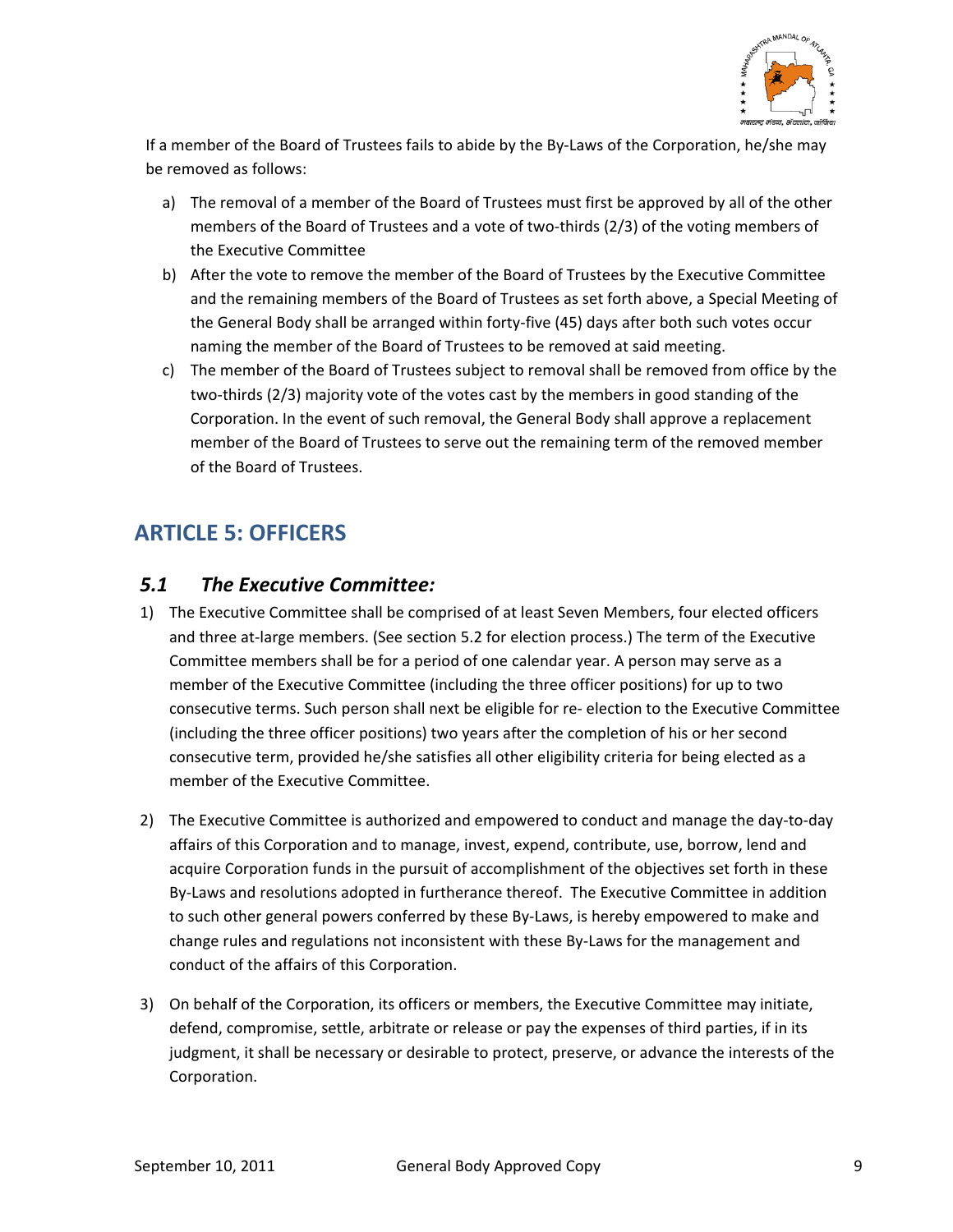

- 4) The Executive Committee shall fill all vacancies in office, which occur during the term of such office.
- 5) The Executive Committee shall transact all business and manage and direct the affairs of the Corporation on a day-to-day basis during the calendar year, except as may otherwise be herein provided; delegate when necessary any of the above powers to any officer for specific and temporary purpose and on condition that the action of such officer or agent's actions be ratified by the Executive Committee; shall designate by majority vote, as necessary and appropriate, other officers to act in place of the President or Secretary‐Treasurer for the purpose of signing checks, to pay bills or to exercise any other functions of their offices in the event that either shall refuse to act or shall become ill or otherwise incapacitated;
- 6) The Executive Committee shall perform all acts, not expressly authorized herein, which are necessary or proper in the implementation of the above duties for the protection of the property and reputation of the Corporation, for the benefit of the Corporation and its members, and in furtherance of purposes of this Corporation.
- 7) The Executive Committee shall have the duty to investigate any alleged breach of fiduciary duty when circumstances so warrant and to take appropriate action if the investigation so merits.
- 8) The Executive Committee shall conduct meetings as such time and place as shall be determined by the President, upon reasonable notice to all Committee members.
- 9) A majority of the Executive Committee shall constitute a quorum for the transaction of business at any meeting of the Executive Committee, except that at least two elected officers and three Executive Committee members must be present at a meeting in order for a quorum to be constituted. The action of a majority of the Executive Committee present at a meeting at which a quorum is present shall be considered an action of the Executive Committee.
- 10) As to all matters requiring action by the Executive Committee and when the Executive Committee is not in formal session, the Executive Committee may act by email, letter, fax messages or any media of communication. When action by the Executive Committee is required, the President may obtain it by communicating to the member of the Executive committee and such members may take action on the matter brought to their attention in the same manner. Such action so taken by the majority of the members of the Executive Committee shall constitute action of the Board as though the Executive Committee were in formal session.

### *5.2 Election of Officers*

- 1) An election committee comprises of the current President and the Board of Trustees.
- 2) Candidates for the President shall declare their candidacy in writing to the Board of Trustees and the Executive Committee by no later than the last Friday September in a given calendar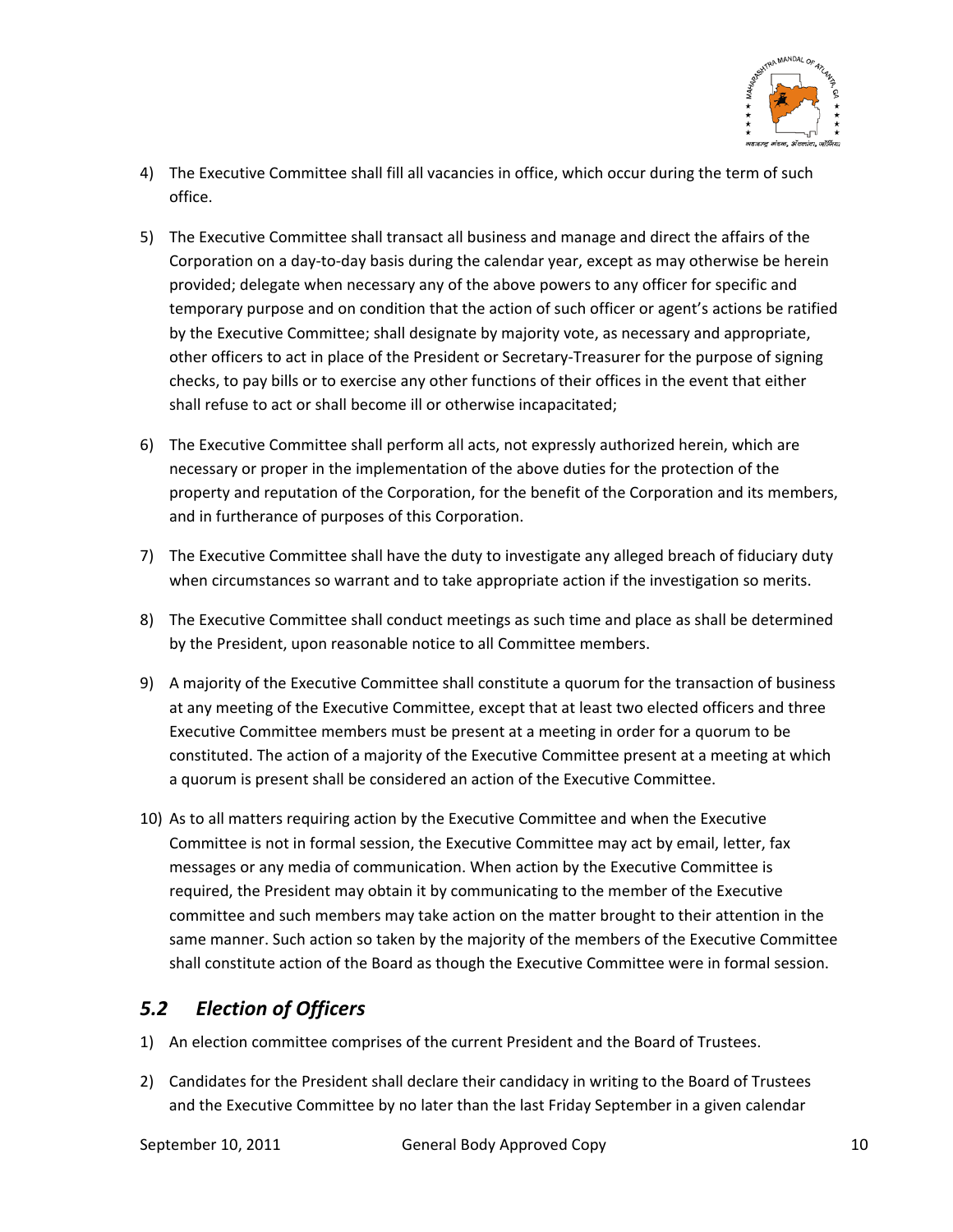

year. If the candidacy is not received by above stated day, the Election Committee shall invite proposals from current members in good standing for the position of President for the following year. The members in good standing are defined as paid members for the current year and/or life members. In the absence of any candidates, the Election Committee will appoint the President.

- 3) Other members who want to serve on the Executive Committee need to approach the Election Committee in writing by no later than the above stated date.
- 4) A nomination request should include the following details:
	- a) Name of Presidential candidate in good standing
	- b) List at least 6 additional members in good standing to form the committee.
	- c) Preferably with officers names and titles (Vice President, Treasurer, Secretary and Executive members)
	- d) Candidates can add proposed activity agenda, details of past professional and voluntary experience, optional to support their application.
- 5) The deadline to email nomination is last Friday of September for each calendar year. Any nomination received after this time will not be considered valid.
- 6) The Election Committee will validate applications including eligibility of the presidential candidates and announce Presidential candidates by mid‐September.
- 7) If more than one candidate nomination is received an election will be held based on attached guidelines in the last week of September.
- 8) The three Trustees cannot vote in case of election unless there is a tie and only in that case the three Trustees can vote to break the tie.
- 9) The Trustees and the President Elect will introduce the new Executive Committee at the general body meeting in the fourth quarter of the calendar year. The new President and Executive Committee will take charge of all operations starting January 1st of the subsequent year.
- 10) The other three officers of the Corporation, namely the Vice‐President, Treasurer and Secretary shall be elected by a majority vote from and by the members of the Executive Committee, to serve for a period of One Year.

### *5.3 Resignations or Removal*

If an officer wishes to resign for any reason, he/she should communicate in writing to the Executive Committee and the Board of Trustees with a minimum of thirty (30) days notice for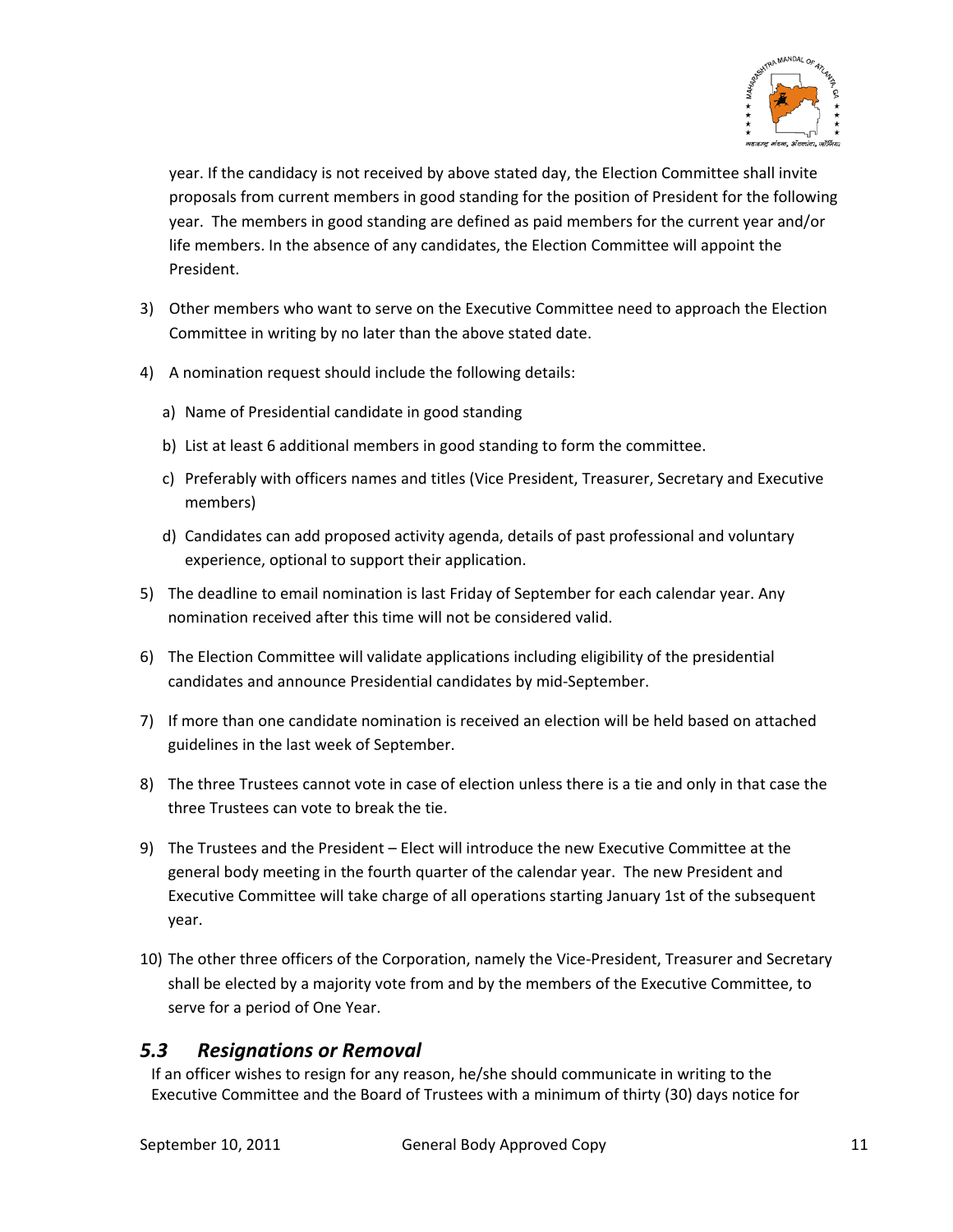

orderly transition. The remaining members of the Executive Committee, in consultation with the Board of Trustees, may elect an appropriate person within the existing Executive Committee to serve in the role of the vacant officer for the remainder of the term.

The Executive Committee with minimum two-thirds majority shall approach the Board of Trustees requesting removal of the President or any other officer providing the specific reasons in writing. The Board of Trustees shall have the right to investigate and, as appropriate, to replace the removed officer with a member of the existing Executive Committee to serve in the role of the removed officer for the remainder of the term.

### *5.4 Duties of the President and the Vice‐President.*

- 1) It shall be the duty of the President and, in the absence of the President, the Vice-President, to preside at meetings of the Corporation and the Executive Committee, to preserve order therein, to enforce these By‐Laws and the rules of order adopted by this Corporation, and to see that all officers perform their respective duties. He/she shall also have the right to serve on all committees by virtue of his/her office, and in general, shall perform all duties incident to the office of President and/or Vice‐President, and such other duties as may be assigned by the Executive Committee from time to time.
- 2) It shall be the duty of the President and, in the absence of the President, the Vice‐President, to ensure all internal and external communications are constructive and to present the Corporation in a positive and professional manner.
- 3) The President shall decide all questions of order, subject to an appeal to the membership, if a valid objection has been taken by a member in good standing, which appeal shall be determined by a majority vote of the members present and voting. The President shall also have the right to vote in the election of officers, but shall not have the right to vote on any other question, except that the President/Vice‐President shall cast the deciding vote when a tie occurs on any question. He/She shall announce the result of all votes and shall have the power to call a General Body meeting as per the guidelines defined in this document.
- 4) The President, together with the Secretary shall sign all official documents, contracts, or other instruments, all checks on the bank accounts of the Corporation, and perform such other duties as these By‐Laws or law may require of him/her.
- 5) The President shall be the principal executive officer of this organization and, shall in general, supervise, conduct and control all of the business and affairs of this organization, its officers, members, including without limitation, the right to appoint members of the Corporation to chair meetings and to preserve order therein.
- 6) The President in conjunction with the Treasurer shall have the authority to disburse or order the disbursement of all monies necessary to pay the bills, obligations and indebtedness of the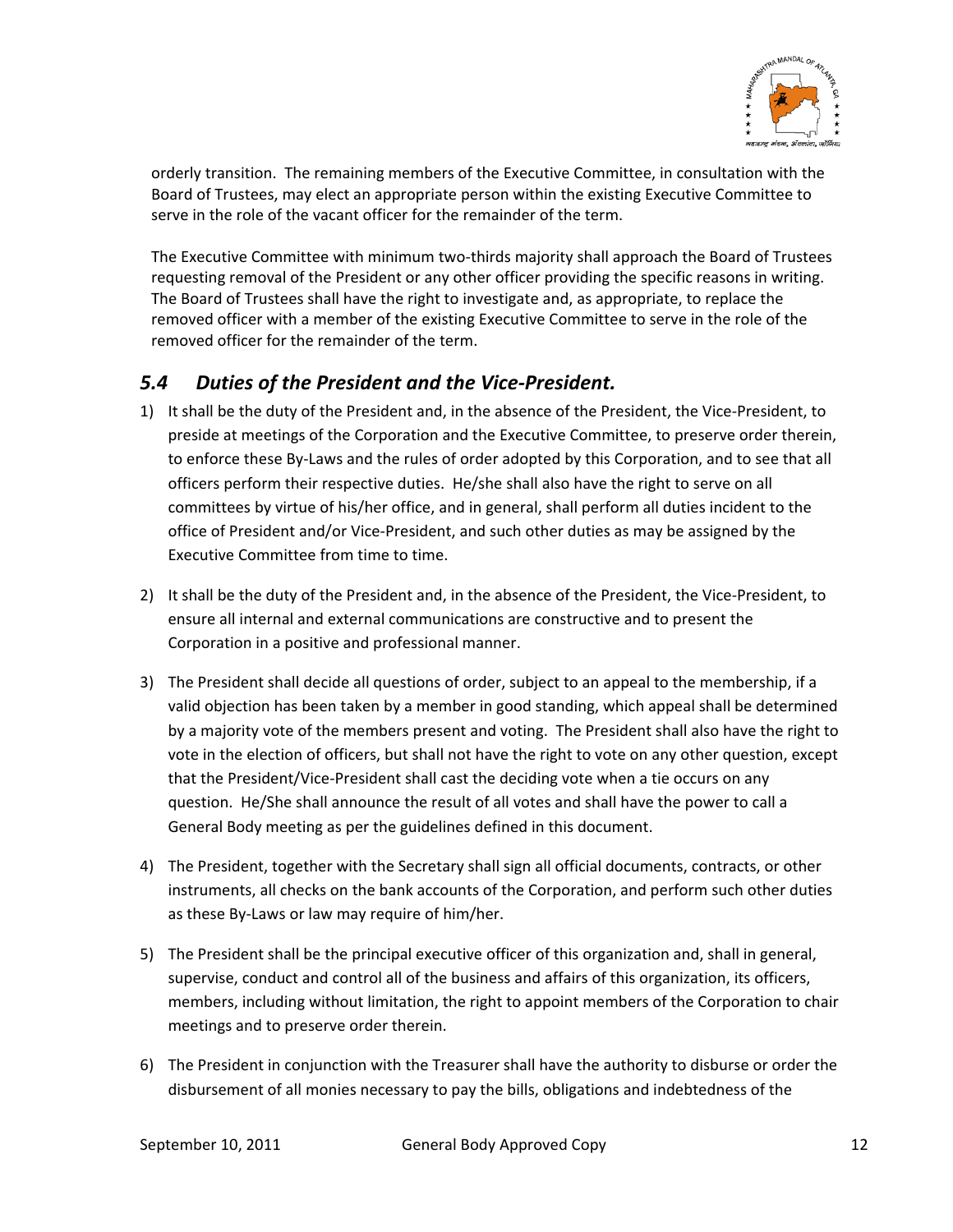

Corporation, which have been properly incurred as provided herein. He/she shall have the authority to pay current operating expenses of the Corporation, including rents, utilities and maintenance of any meeting place and expenses of any program or activity arranged on behalf of the Corporation, and other incidental expenses.

- 7) The President shall have charge and supervision of all the officers and members of the Corporation and shall have power to appoint all committees in consultation with the Executive Committee.
- 8) The President will appoint special committees at any time, depending upon the then needs of the Corporation.
- 9) In the absence of the President, the Vice-President will assume the roles and responsibilities of the President as outlined in these By‐Laws.
- 10) The President and Trustees have the authority to issue any certificate or documents for voluntary time and service rendered by members or youths. Such certificates or documents cannot be issued without log of the voluntary hours.

# *5.5 Duties of the Treasurer*

The Treasurer shall perform all the duties imposed by these By‐Laws, and in general perform all duties incident to the office and such other duties as from time to time may be assigned to him/her by the President, the Executive Committee or the members by resolution and which are in furtherance of the purposes of the Corporation. He/she shall see that all notices and reports shall be prepared and given in accordance with the provisions of these By-Laws or as required by law.

The Treasurer shall perform following specific duties:

- 1) Keep itemized records of all receipts and payments of the Corporation and maintain records, vouchers, work sheets, books and accounts, receipts and any emails as documentary evidence for such receipts and payments. These records may be maintained in either paper format or in electronic format and shall be preserved and maintained for a period of 7 years.
- 2) Deposit all the monies received (either by cash, check or credit cards) into the Corporation's bank account designated by the Executive Committee in a timely manner.
- 3) Make at least one annual report at a general body giving the financial statements (Balance Sheet and Income statement) of the Corporation. Upon receipt of a written request from a member, or Executive Committee or Board of Trustees, the Treasurer shall also make available a copy of the latest annual report to such individuals. Requests from members for the past annual reports (excluding the latest available annual report), shall be forwarded to all Executive Committee Members for approval prior to release of such report(s) by the Treasurer to the requesting member(s).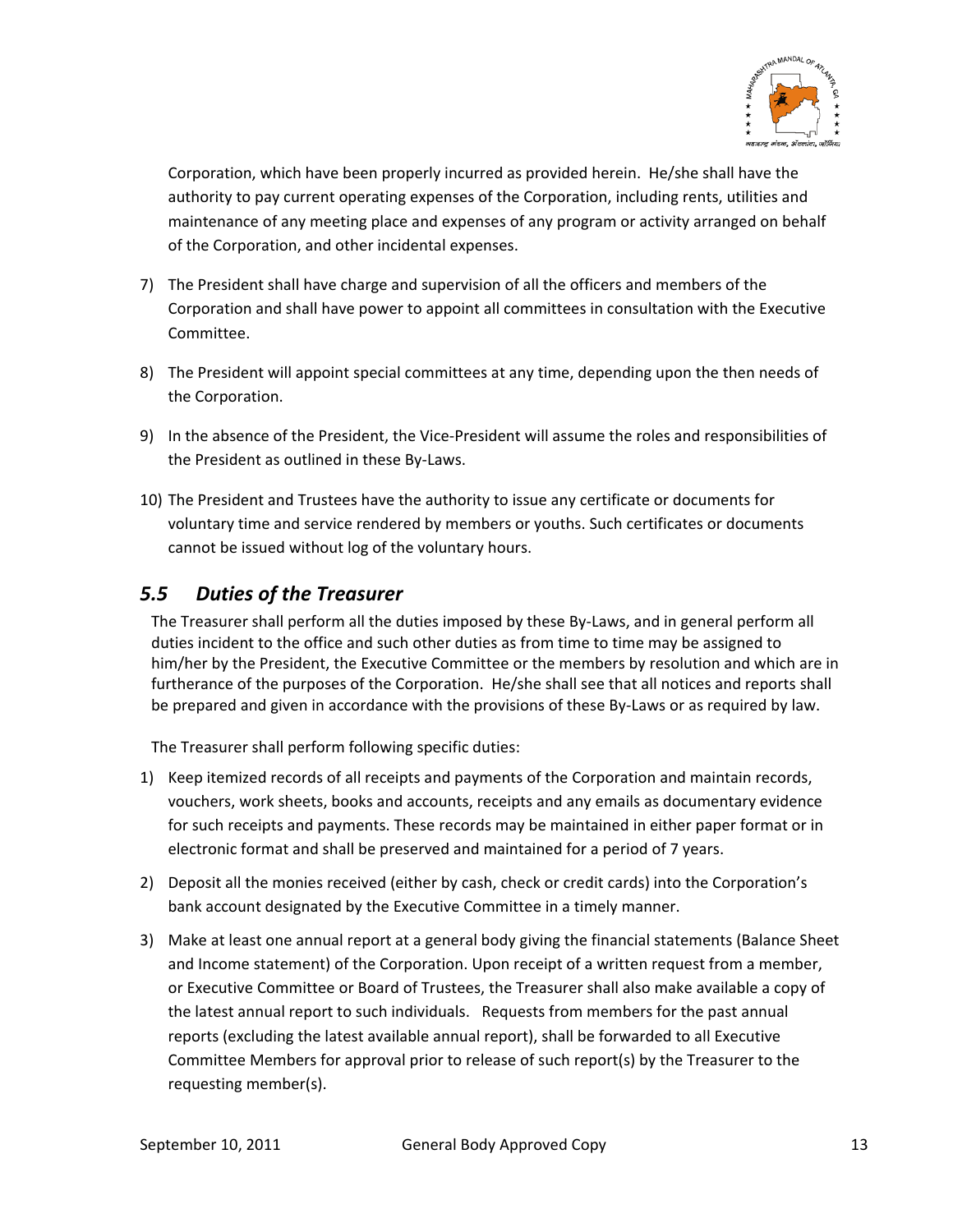

- 4) Keep custody of the financial records including but not limited to receipt books, credit card processing equipment, and shall keep all important documents, papers and correspondence related to Association's property and finances.
- 5) Provide donation receipts to all donors before January 15th of every year.
- 6) Maintain a list of the names and addresses of all new members of the Association and shall report said list at the annual meeting.
- 7) To maintain the liability insurance policy for the Corporation
- 8) To maintain the annual corporation registration renewal with State of Georgia
- 9) Ensure that audit of the Corporation's financial statements are performed by a Certified Public Accountant every year.
- 10) Create and submit an annual budget listing the expected income and expenditures for the regular program activities organized every year by January 1st of the calendar year to the Board of Trustees.
- 11) The budget for the operating expenses needs to be maintained by the Treasurer throughout the year.
- 12) Create and maintain separate budget records showing expected receipts and payments for multiple years (up to five (5) future years) related to any long‐term objectives of the Corporation.
- 13) Whenever a Treasurer's term of office expires or is otherwise terminated, he/she must transfer to his/her successor in office the funds, papers, documents, records, vouchers, worksheets, books, receipts, money and other property of the Association. All such records, vouchers, work sheets, receipts, books, reports and documents shall be preserved and retained for a period of seven (7) years.
- 14) To communicate dues notices, collecting dues, filing State and Federal tax returns, and taking care of payments to appropriate authorities / organizations for maintaining non‐profit organization status as required by law.

### *5.6 Duties of the Secretary*

- 1) To record the minutes of the Executive Committee meetings and disseminate appropriately in a timely manner.
- 2) To ensure that all communications are duly given in accordance with the provisions of these By‐ Laws or as required by the law.
- 3) Be a custodian of the corporate records and of the seal of the Corporation.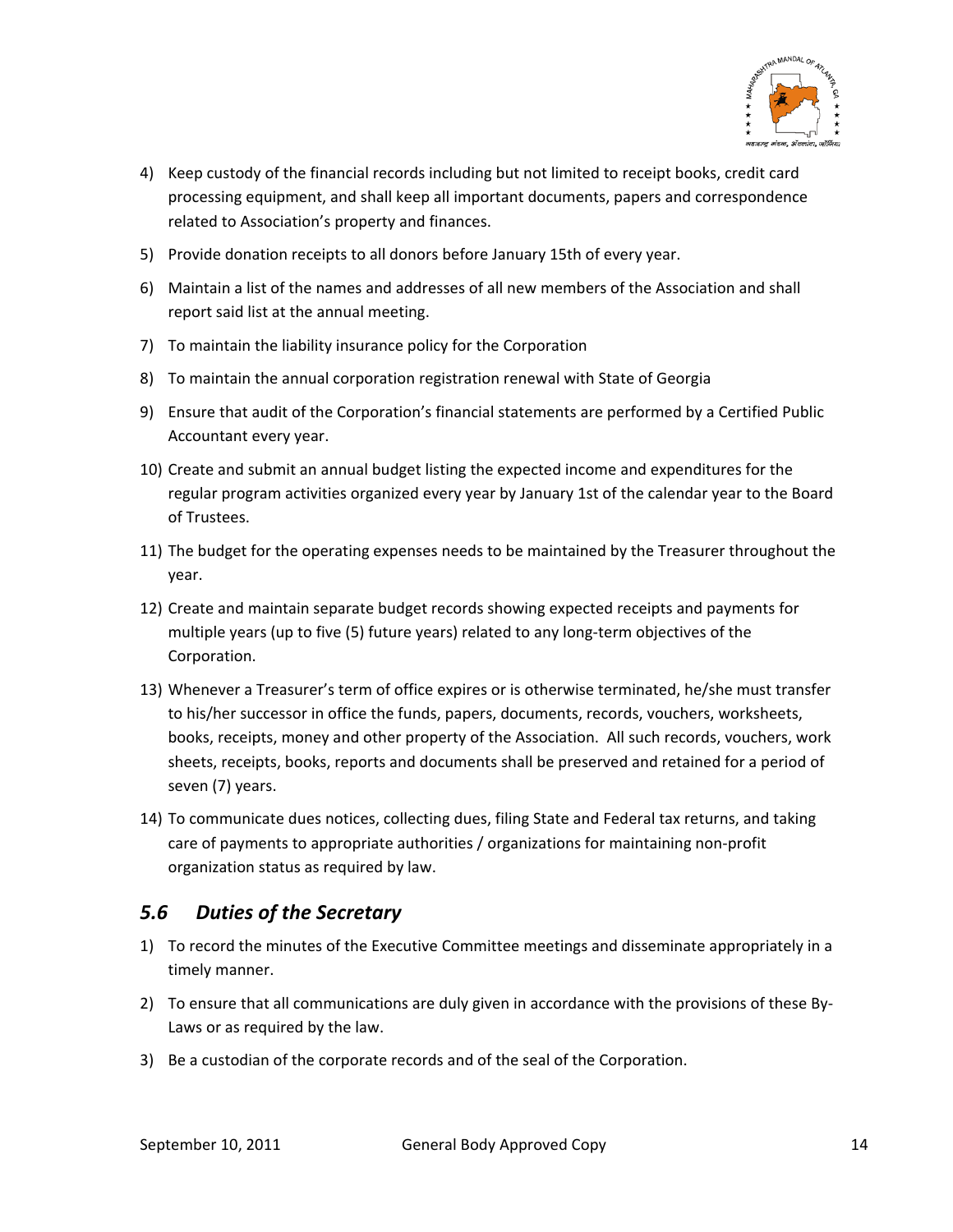

- 4) To sign with the President, or any other officer authorized by the Executive Committee, any contracts, deeds, mortgages, bonds, or other instruments which the Executive Committee has authorized to be executed adhering to these By‐Laws.
- 5) To maintain all the correspondence of the Corporation in good order, maintain and store all pertinent records of Corporation in the manner set forth by these By‐Laws and in accordance with applicable law.
- 6) To ensure that communication and content published in all media such as the website, newsletters, emails, social networking sites, etc., is approved by the Executive Committee and posted appropriately.
- 7) To maintain the integrity and security of the information database such as member information.
- 8) To notify all members of the Executive Committee the particulars of all meetings and gatherings of the Corporation and provide them with the agenda and programs a week in advance of the meeting.
- 9) To perform all duties incident to the office of Secretary and such other duties as from time to time may be assigned to him or her by the President, or the Board of Trustees.

# *5.7 Officers – Generally*

As used in this Section, the term "OFFICER" shall include Executive Committee members appointed by the President.

- 1) The right to assume office or hold office or position in the Corporation shall never be deemed a property right, but shall be a personal privilege and honor only. Any action taken in good faith and within the scope of his/her authority and power under these By-Laws shall not be the basis for any personal liability against such officer.
- 2) All Officers of the Corporation must, as a condition of holding office, execute all necessary forms required by law to be filed with any federal or state agency either for and in behalf of the Corporation or as an officer of member thereof, but accidental default shall not be considered a violation of the duty imposed by this Section.
- 3) All Officers in the performance of their duties shall adhere to the terms of these By‐Laws.
- 4) The Officers of this Corporation occupy positions of trust in relation to the Corporation and its members as a whole and are, therefore, accountable to the members with respect to the performance of their duties in handling the funds and property of the Corporation. Upon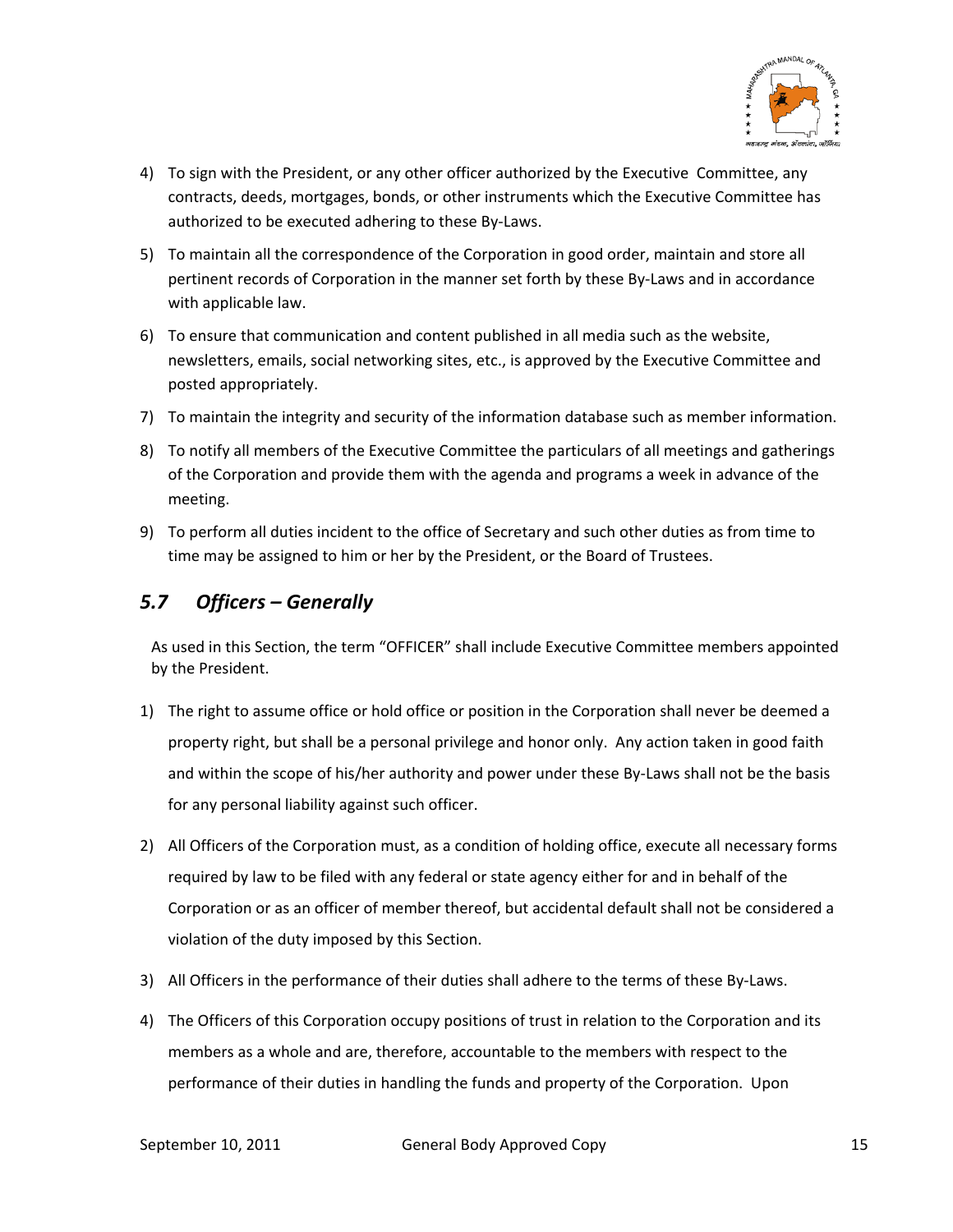

demand of the Executive Committee or any individual member for good cause, an officer shall render a proper and adequate accounting or explanation respecting the performance of his/her duties in handling the funds and property of the Corporation. Failure to do so shall constitute a ground for discharge from his/her position subject to a hearing by the general membership.

# **ARTICLE 6: MEETINGS**

The Corporation membership meetings shall be general body or special.

### *6.1 General Body Meetings:*

- 1) A general body meeting is defined as a meeting where all of the Corporation's members are invited with a meeting notice at least one (1) week in advance with a specific agenda to be discussed and/or voted. A general body meeting can coincide with any Corporation event. As such, the last event of a given calendar year shall be deemed as the Annual General Body meeting. A report on the activities and financial condition of the Corporation will be submitted. The Executive Committee for the following year shall be presented at this event.
- 2) General body membership meeting shall be held at least once annually or as needed.
- 3) One of the primary agenda items for the annual General body meeting is to appoint the Board of Trustees and the Executive Committee for the term beginning for the following calendar year.
- 4) Members in attendance at general body meetings shall have the right to express their views, arguments or opinions upon any business properly before the meeting subject to these By‐ Laws and the rules and regulations of meetings, but no member in exercising such rights shall evade or avoid his responsibility to the Corporation or engage in or instigate any conduct which would adversely interfere with the Corporation's unity and performance of its legal or contractual obligations.
- 5) The Executive Committee is authorized to permit general body meetings to be held at a suitable location considering the needs of the Corporation so as to permit the membership to attend meetings and exercise their rights as the Corporation members.
- 6) The meetings shall be presided over by the President, or in his/her stead, the Vice‐President or any other officer so designated by the President to preside over the meetings. The individual presiding over the meetings shall be deemed the Chairman over that meeting.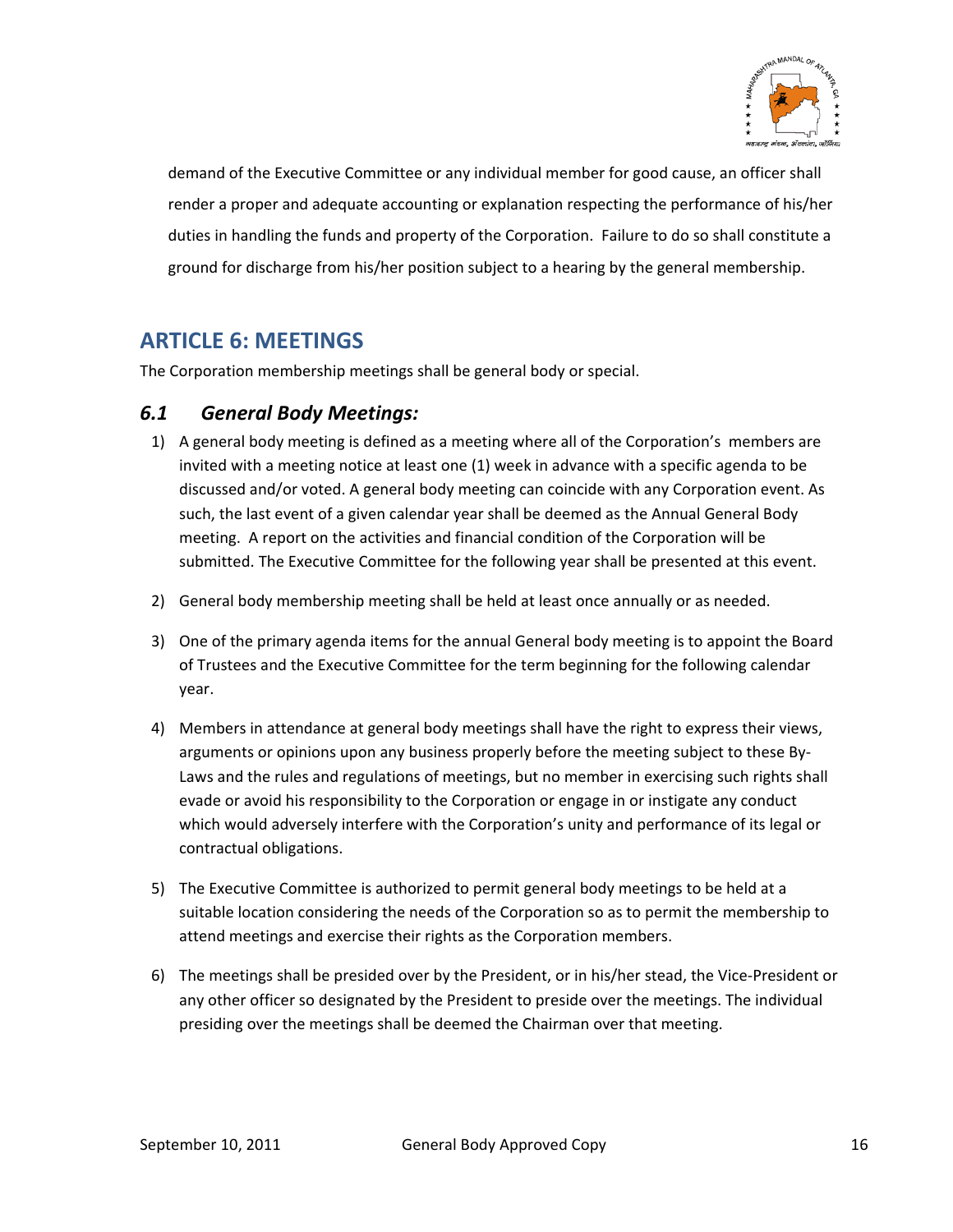

# *6.2 Special Meetings:*

Ten percent (10%) or more of the members in good standing of the Corporation may submit a written petition for a Special meeting to the President of the Corporation stating forth the reasons therefore. Upon receipt of the petition, the President must, as soon as practicable, inform the Executive Committee and the Board of Trustees of the petition, and, less than fifteen days after receipt of the petition, shall call the Special Meeting to be held within a reasonable time. If the President does not call such a meeting, the Executive Committee shall call such meeting within fifteen (15) days of the original petition. In addition, the President and/or Board of Trustees may, on his own motion, call a Special meeting. Reasonable notice of the date, time and place of any Special meeting and of the topics to be presented, shall be provided to the membership at least one (1) week prior to the meeting.

Any proposals discussed in the Special meeting affecting the general body must be approved in the General Body meeting.

### *6.3 Quorum*

The quorum of a general body meeting shall be at least one‐third (or 33%) of the membership in good standing and that of a special meeting shall be ten (10%) percent of the membership in good standing.

### *6.4 Executive Committee Meetings*

The frequency, location and duration of the executive meetings are left at the discretion of the Executive Committee; however any expenses incurred for the executive meeting should not be charged to the Corporation.

### *6.5 Rules and Regulations*

- 1) The Executive Committee or the presiding Chairman at any meeting is authorized to exclude from any meeting any member against whom charges are pending. If it should appear to the presiding Chairman that any member is so conducting himself/herself to constitute a threat to the orderly conduct of the business of the meeting, he may order him/her ejected, subject to appeal to the membership.
- 2) At any time, when in the judgment of the presiding Chairman of the meeting, it appears that the meeting has become so disorderly so as to prevent proper deliberation on the matters which might properly come before the meeting, the presiding Chairman shall have the right to adjourn such meeting forthwith, upon his own motion, and without second, and even though there may be other motions upon the floor. There shall be no appeal from such action since it is taken as a result of conditions, which would prevent orderly consideration of the appeal, by the meeting.
- 3) If the presiding Chairman takes such action, the time and place for a subsequent meeting, if there is to be one, shall be determined by the Executive Committee. If no such determination is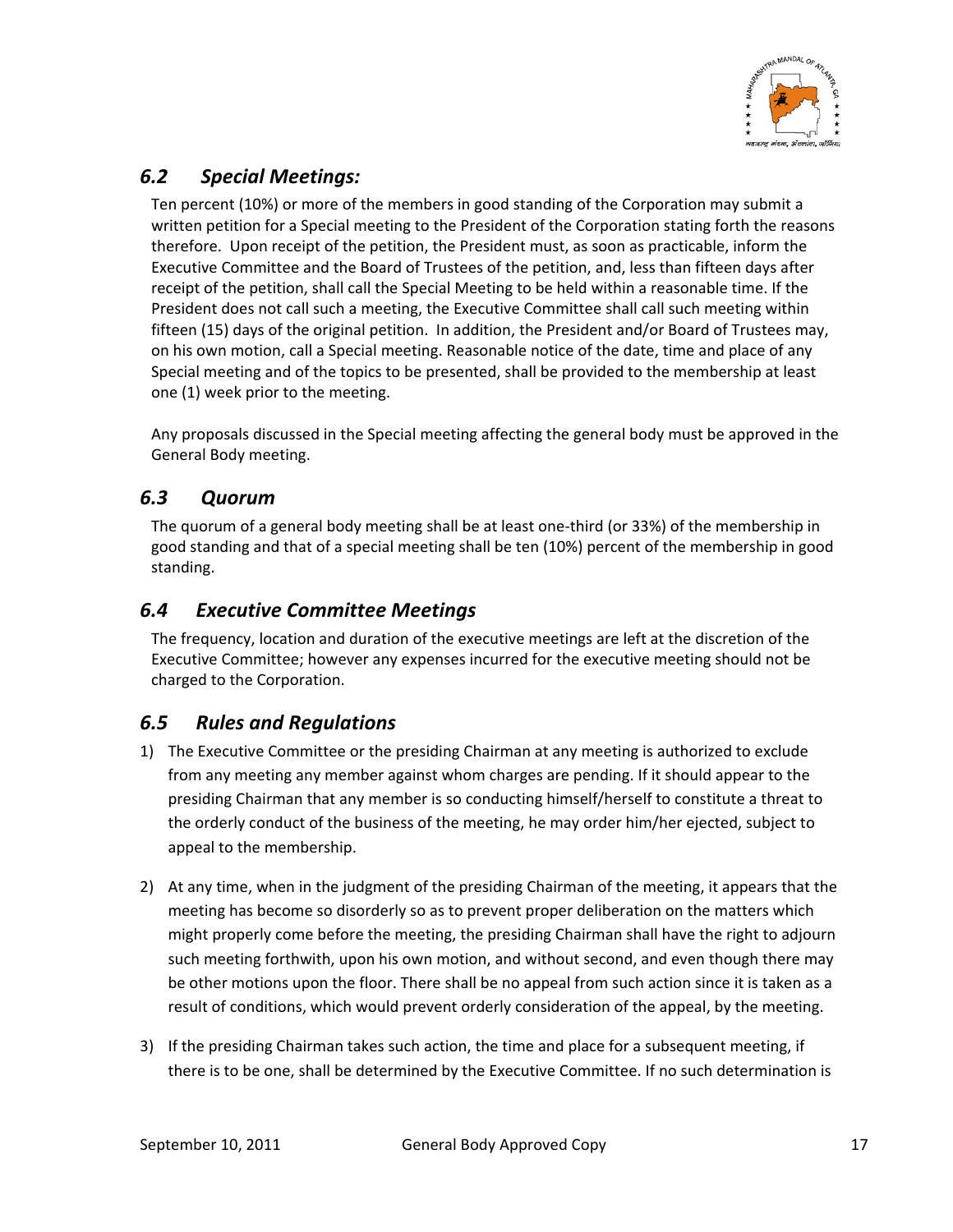

made, then the next meeting shall be the next regularly scheduled General Membership meeting.

- 4) The Executive Committee may at any time prior to or at a meeting, disqualify from attendance at such meeting those members as to whom it has reasonable cause to believe that their presence at such meeting will cause disturbance or disorder.
- 5) The rights of the members to attend meeting, to remain in such meetings or to participate in matters which come before such meetings are subject to the above powers and duties of the presiding Chairman and of the Executive Committee.
- 6) The Executive Committee members should not accept any financial or non‐financial benefits from vendors or any other service providers of the Corporation. If any inadvertent benefit received shall be reported in writing to the executive committee and trustees within one (1) week from the knowledge of such event. The Executive Committee and the Trustees reserve a right to investigate the incidence further as deemed necessary. All such infractions can be made available to any general body members.
- 7) A member of the of the Corporation who is present at a meeting at which action on any corporate matter is taken shall be conclusively presumed to have assented to the action taken unless his or her dissent shall be entered in the minutes of the meeting or unless he or she shall file his or her written dissent to such action with the person acting as the secretary of the meeting before the adjournment thereof or shall forward such dissent by registered or certified mail or electronic mail to the Secretary of the Corporation before the end of the following business day. Such right of dissent shall not apply to a member of the Board of Trustees who voted in favor of such action.

# **ARTICLE 7: Corporation's Funds Management**

The corporation funds are classified under three main categories.

- 1) Short Term Funds (Operational Funds in a calendar year)
- 2) Community Long Term Funds
- 3) Trustee Funds

A "Disbursement committee" comprising of 5 individuals – 3 current Trustees, President and a member of the general body in good standing appointed by the President is appointed annually to oversee the disbursement of the Long term and Trustee funds.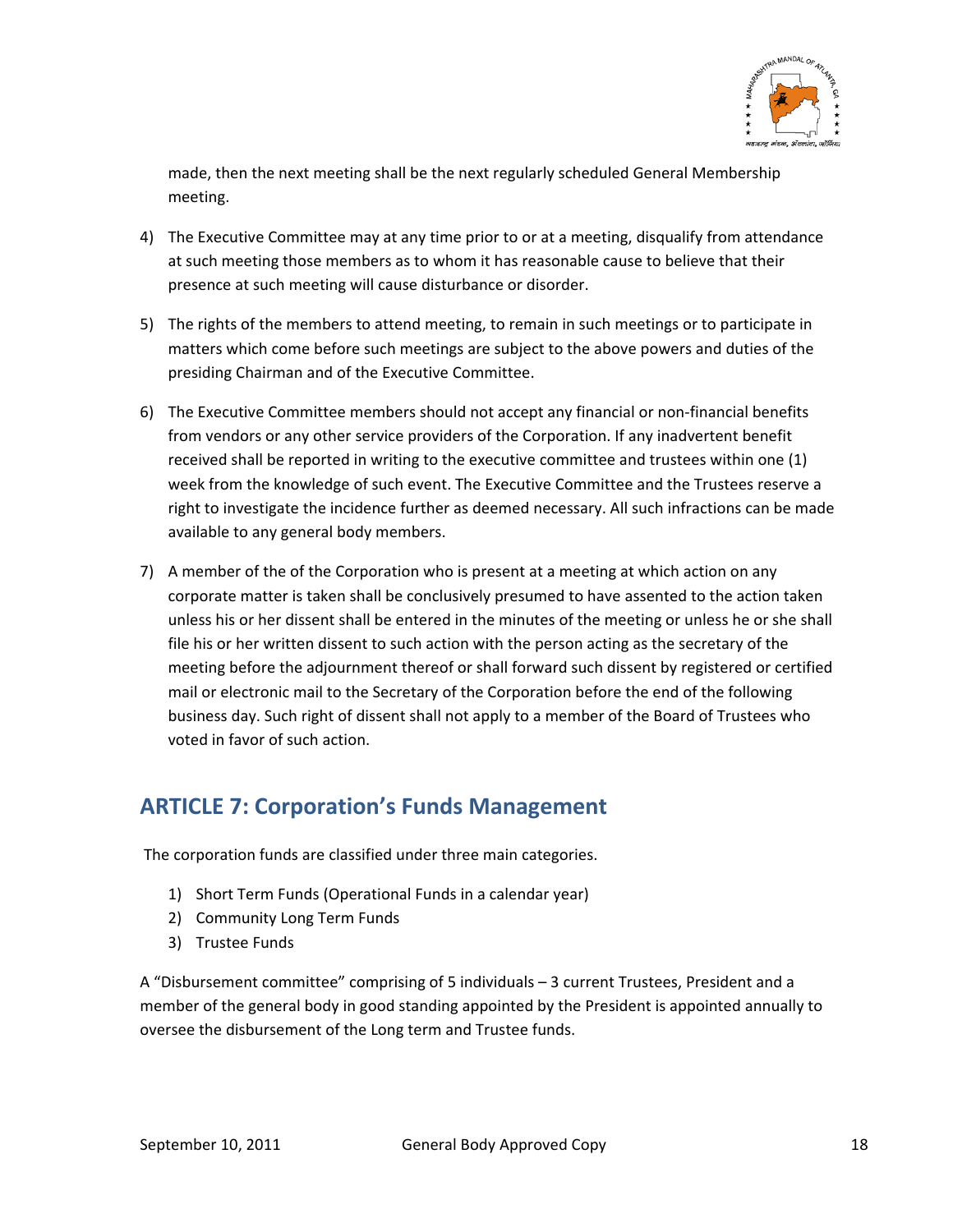

### **7.1 Short Term Funds / Operational Funds**

- a) **Definition** These are funds collected from donations and membership fees in a calendar year by the Executive Committee. These are used for covering the operating cost of events organized by the corporation. The President and the Executive Committee shall have the authority to use these funds for the operation of the various Corporation events. It is strongly recommended that an operating budget be laid out at the beginning of the year with a mutual discussion with Trustees as needed for the benefit of the community.
- b) **Mode** These funds are to be held in a separate "Corporations Checking account".
- c) **Distribution** Typically funds are disbursed by the Executive committee and Presidents approval. Disbursement of funds to other charitable organizations and individuals made through these funds should be clearly communicated within two weeks to the community with summary details on (a) Intent of disbursement (b) Amount of disbursement c) Organization/ Recipient name.

### **7.2 Long Term Funds**

- a) **Definition** These are funds accrued over a long period of time, and set aside for future strategic development projects of the organization.
- b) **Mode** ‐ These funds are saved as Certificate of Deposits with a maturity term of 1 or more year(s). Every year excess operating funds left after all events are completed should be added to the long term funds and rolled back into a Certificate of Deposit for the subsequent year.
- c) **Distribution** ‐ In order for these funds to be distributed in part or in whole two documents are needed:
	- 1) Expressly written General body approval through proxy votes
	- 2) Expressly written consent of a " Disbursement Committee"

### **7.3 Trustee Funds**

- a) **Definition** These are funds accrued from the interest paid on the MMA long term funds above, and set aside for payment of 1) Taxes & 2) Insurance needs of the organization.
- b) **Mode** These funds are saved in a separate Money market account at the beginning of each year. The interest accrued from Certificate of deposits is added each period to this amount.
- c) **Distribution** ‐ After insurance and tax needs are met, the remaining balance of the Trustee funds can be made available for appropriate causes within the MMA corporate vision. Any individual or charity requiring these funds should apply via email to the current executive committee and trustees stating needs in detail. These funds are then released after expressly written consent of the Disbursement Committee.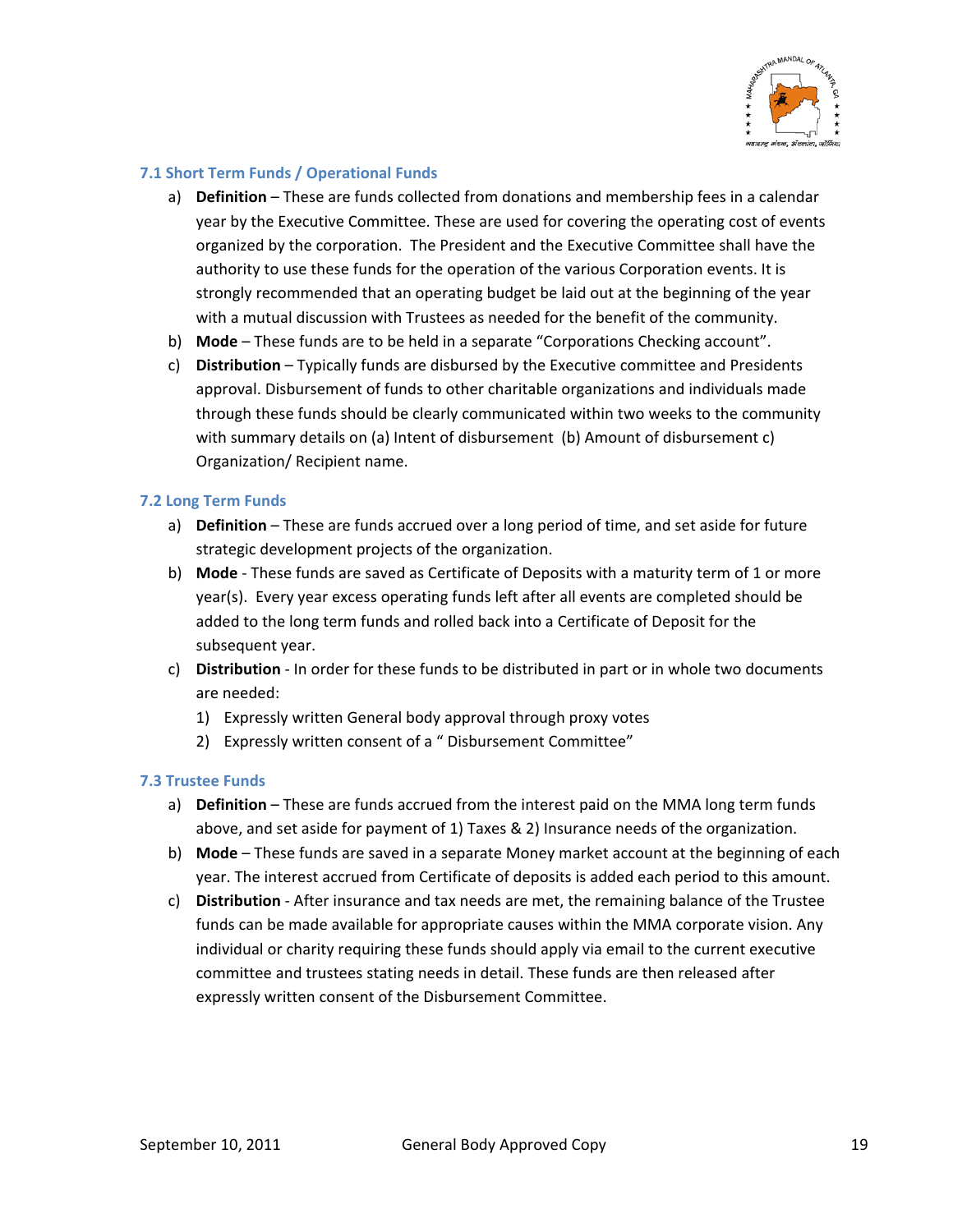

# **ARTICLE 8: RISK MANAGEMENT**

### *8.1 Liability Insurance*

The Corporation should continue to carry appropriate liability insurance of sufficient coverage in consultation with an insurance agent, as determined by the Executive Committee, to help protect the Corporation, the Board, and the Executive Committee from any potential liability.

### *8.2 Use of Corporation assets*

The Executive Committee should take proper steps to avoid misuse of the Corporation assets, including, but not limited to, membership personal information, so as to prevent a violation of the Corporation mission, objectives and the By‐Laws.

### *8.3 Dispute Resolution*

In the event of a serious disagreement between the Executive Committee and/or the members of the Corporation and/or the Board of Trustees regarding the interpretation of the By‐Laws or Articles of Incorporation of the Corporation, the parties shall use their best efforts to resolve the matter. Should there be no resolution of the matter, each party reserves within itself the right seek all appropriate administrative and legal remedies available to it under applicable law.

### *8.4 Other Provisions*

The controlling object and purposes of the Corporation are to receive by gift, property, real and personal, and to maintain, use and operate the same in such manner as to promote and foster its corporate objects and purposes set forth in the Articles of Incorporation, as well as those of the gifts which it shall receive subject to the terms and conditions on which it may receive the same. No part of the net income of the Corporation shall ever inure to the benefit of its officers, trustees or any private individual provided, however, that reasonable compensation may be paid for services rendered to the Corporation.

No member or trustee of the Corporation shall have any personal liability for corporate obligations properly approved and authorized by the Executive Committee and/or the Board of Trustees and the methods of enforcement and collection thereof.

Should a member or trustee create some liability that was not properly approved or undertaken in accordance with these By‐laws and the goals, mission and purpose; then the Executive Committee shall investigate the matter and pursue the recourse removal of the person either with mutual understanding or by legal means.

The Corporation can be dissolved only by a two‐thirds (2/3) majority vote of the votes cast by Corporation members in good standing having the right to vote at a meeting of the General Body.

Upon dissolution or liquidation of the Corporation, all of its assets remaining after payment of all of its liabilities and obligations shall be distributed exclusively for the purposes of the Corporation in such manner or to such organization or organizations as shall at the time qualify as exempt under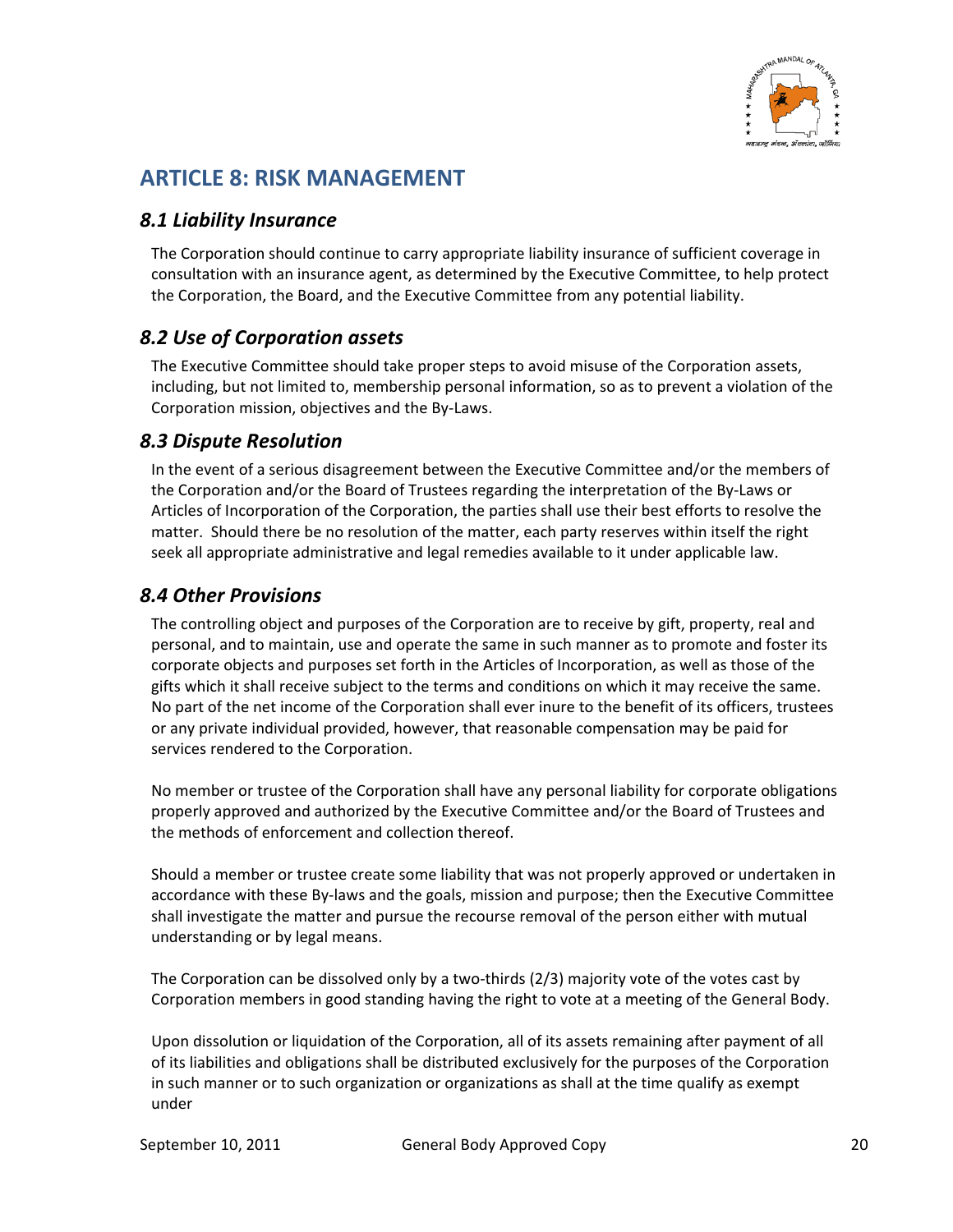

Section 501(c)(3) of the Internal Revenue Code of 1986 as amended.

No substantial part of the activities of the Corporation shall consist of carrying on propaganda or otherwise attempting to influence legislation, nor shall the Corporation in any manner or to any extent participate in or intervene in (including the publishing or distributing of statements, any political campaign on behalf of any candidate for public office.)

# **ARTICLE 9: AMENDMENTS**

The By‐Laws of the Corporation may be made, altered, amended or repealed according to the following procedure:

- 1) Any member in good standing, including members of the Executive Committee for a current year, may submit a proposed amendment to the By‐laws. The President, the Officers and the Board of Trustees shall act as a review committee and review the proposal for amendment(s). The Review Committee can take the matter to the General Body after suggestions or changes, as deemed necessary.
- 2) Within sixty (60) days after such submission, the Review Committee shall accept the submission, reject it or suggest modifications. If the Review Committee fails to act within such sixty-day period, the submitted proposed amendment to the By‐Laws shall be deemed accepted by the Board of Trustees
- 3) The General Body shall vote on the altered, amended or repealed By‐Laws electronically or at the next General Body meeting. A two‐thirds (2/3) majority vote cast by the Corporation members in good standing at least two (2) months before the general body meeting shall be required to adopt the altered, amended or repealed By‐Laws.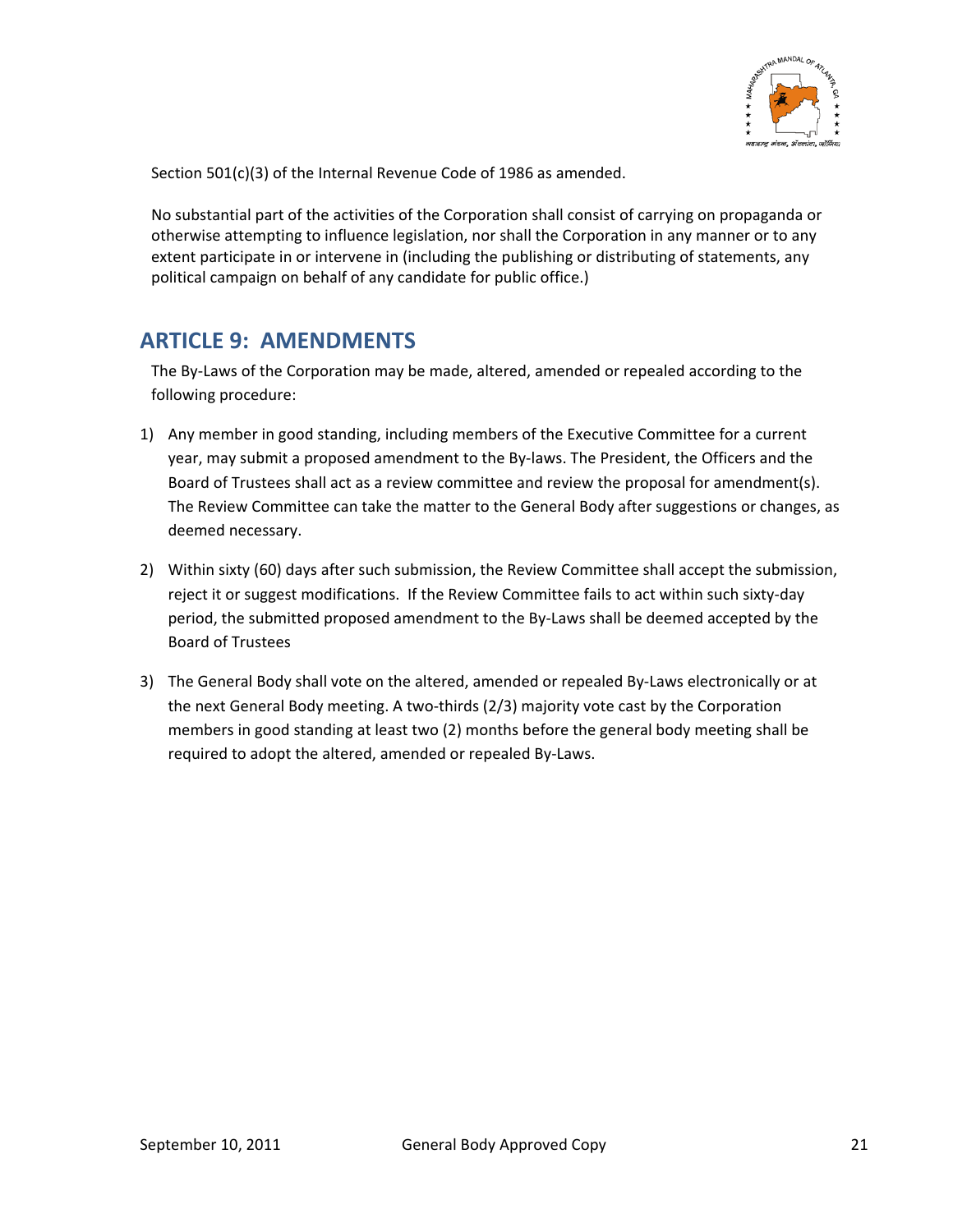

# **APPENDIX A: ETHICS & CODE OF CONDUCT**

In accordance with our Principles, the Corporation is committed to creating a long-term value for all of the Corporation members and community at-large. The Corporation culture will encourage open communication, operating with the highest standard for compliance with applicable laws, regulations, and policies for a not‐for‐profit Corporation. We will abide by the Corporation By‐Laws and principles and we will do business only by lawful and ethical means.

- 1) **Dealing with Corporation members, customers and suppliers** We shall conduct business only with reputable entities who are involved in legitimate business activities and whose funds are derived from legitimate sources and used for legitimate purposes. We shall deal with integrity and respect for self and others. We shall not slander, gossip or make an improper reference to any entity within and outside the organization that will cast them in poor taste.
- 2) **Protecting Assets** We will have a direct role in protecting the Corporation's assets‐ Tangible and Intangible. Tangible Assets of the Corporation are property, money, investments & equipment. Intangible Assets of the Corporation are electronic files, trademarks, confidential information customer databases, mailing list, media, printed material, & copyrighted information. These items should be protected with confidentiality and respect to individual privacy.
- 3) **Improper Payments**‐ We shall conduct business without offering or giving anyone a bribe, kickback, illegal political contribution or other improper payment of any kind and avoid the appearance of any improper payment. We will refuse gifts, loans, favors or kickbacks from third parties, such as vendors, suppliers, members, customers, or agents.
- 4) **Avoiding Conflicts of Interest** ‐ We have a fundamental ethical obligation to avoid conflicts of interest and make sound business decisions on behalf of the Corporation that are undistorted by our individual, family, financial or other interests. Listed below are few examples:
	- a. Do not extend favors by doing business with friends or relatives without first advising the Executive Committee.
	- b. Do not use Corporation resources in another business in which you, a friend or family member are involved
	- c. Do not perform private consultation with third parties concerning any of the Corporation areas of interest.